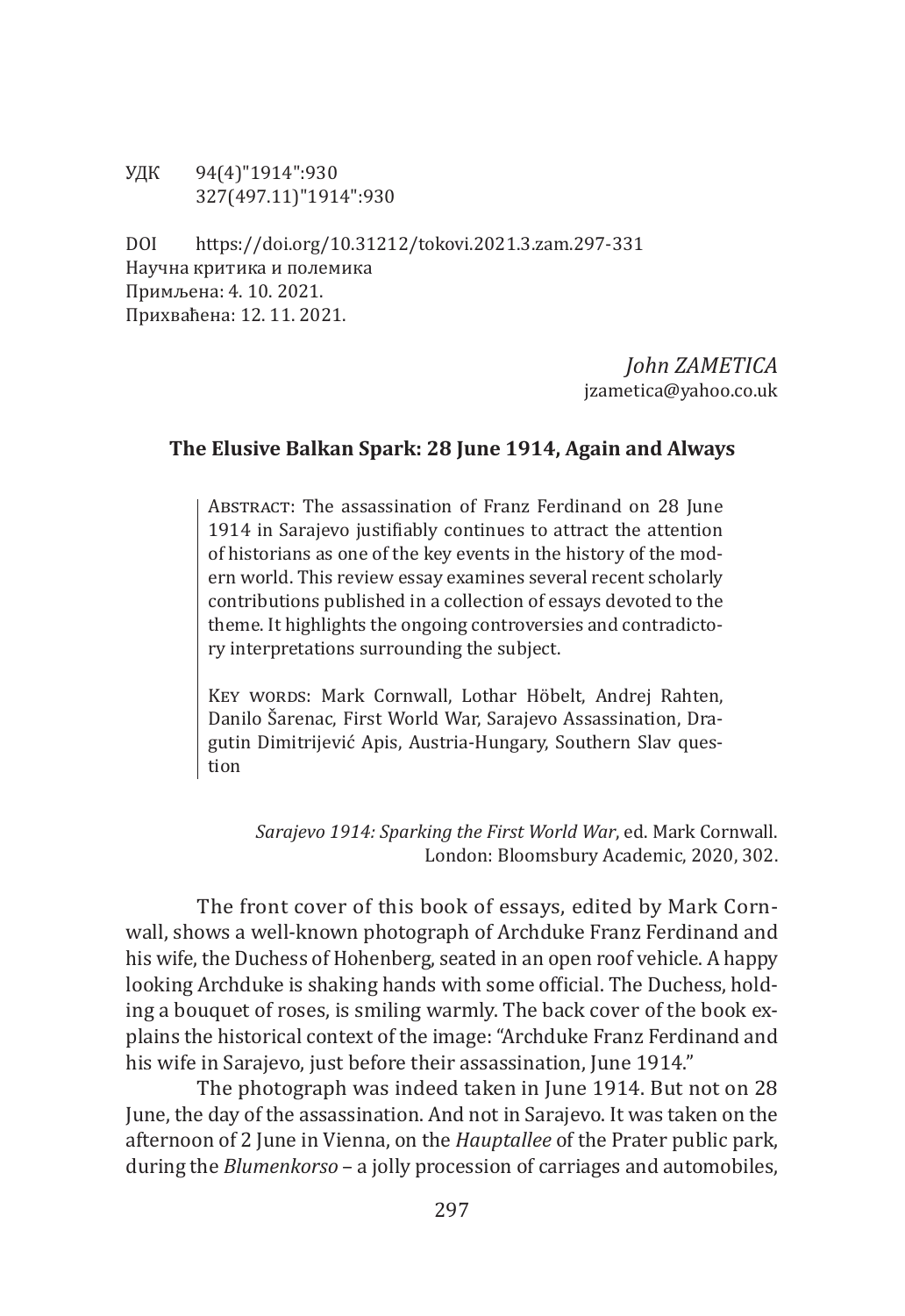all embellished with fancy flower arrangements. Franz Ferdinand, a keen lover of flowers, was a regular visitor. The man he is shaking hands with is *Gemeinderat* (borough official) Gustav Schäfer, the president of the carnival committee.

It should be noted that the weather in Vienna on 2 June was not great. The photograph shows the Archduke wearing an overcoat. The weather in Sarajevo on 28 June was by contrast fine and warm and authentic photographs show him wearing a tunic. The image on Cornwall's book, which it is claimed shows a cheerful royal couple just moments before their assassination, had already been published on 7 June in Vienna's weekly *Wiener Bilder*. Its subsequent fame and wide circulation is due to the fact that Josef Perscheid, the photographer, saw a lucrative source of revenue after 28 June and reproduced it as a best-selling postcard.<sup>1</sup> It is incumbent upon an author or editor to check and double check such matters as the front cover of his book. Didn't it occur to Cornwall, an expert on Austria-Hungary and an aspiring Sarajevo assassination pundit, to wonder about that overcoat?<sup>2</sup>

This might seem a petty detail, but it is typical of the way so many historians have failed to properly investigate the events of June 1914 before they then go on to err and blunder about the origins of the Great War itself. Lamentably, Cornwall's collection of essays perpetuates several of the myths and tall tales that have arisen over more than a century of historical investigation. The book contains thirteen essays written by scholars from an array of European backgrounds (as well as an introduction by Mark Cornwall). Some of the contributors are well-established and widely recognized authorities: Robin Okey, Lothar Höbelt, T. G. Otte and F. R. Bridge. Professor Cornwall himself is a noted specialist on the history of the Habsburg Empire though, oddly, his best works so far are an essay from 1995 on Serbia during the July 1914 crisis, and an earlier essay on King Nicholas of Montenegro and the Great Powers, 1913–1914.<sup>3</sup> *Saraje-*

<sup>1</sup> See: Wladimir Aichelburg, *Erzherzog Franz Ferdinand von Österreich-Este 1863– 1914. Notizen zu einem ungewöhnlichen Tagebuch eines außergewöhnlichen Lebens*, Band 2: 1900–1914, (Wien: Verlag Berger Horn, 2014), 1187–1188; *Wiener Bilder*, Nummer 23, 7 June 1914, 5.

<sup>2</sup> Similarly, the vehicle in which the Archduke and the Duchess are seated in this photograph is a horse-drawn carriage – on 28 June 1914 in Sarajevo they were driven in an open roof automobile.

<sup>3</sup> Mark Cornwall, "Serbia", *Decisions for War 1914*, ed. Keith Wilson, (New York: St. Martin's Press, 1995); Mark Cornwall, "Between the Wars: King Nikola of Montenegro and the Great Powers, August 1913 – August 1914", *The South Slav Journal* (London):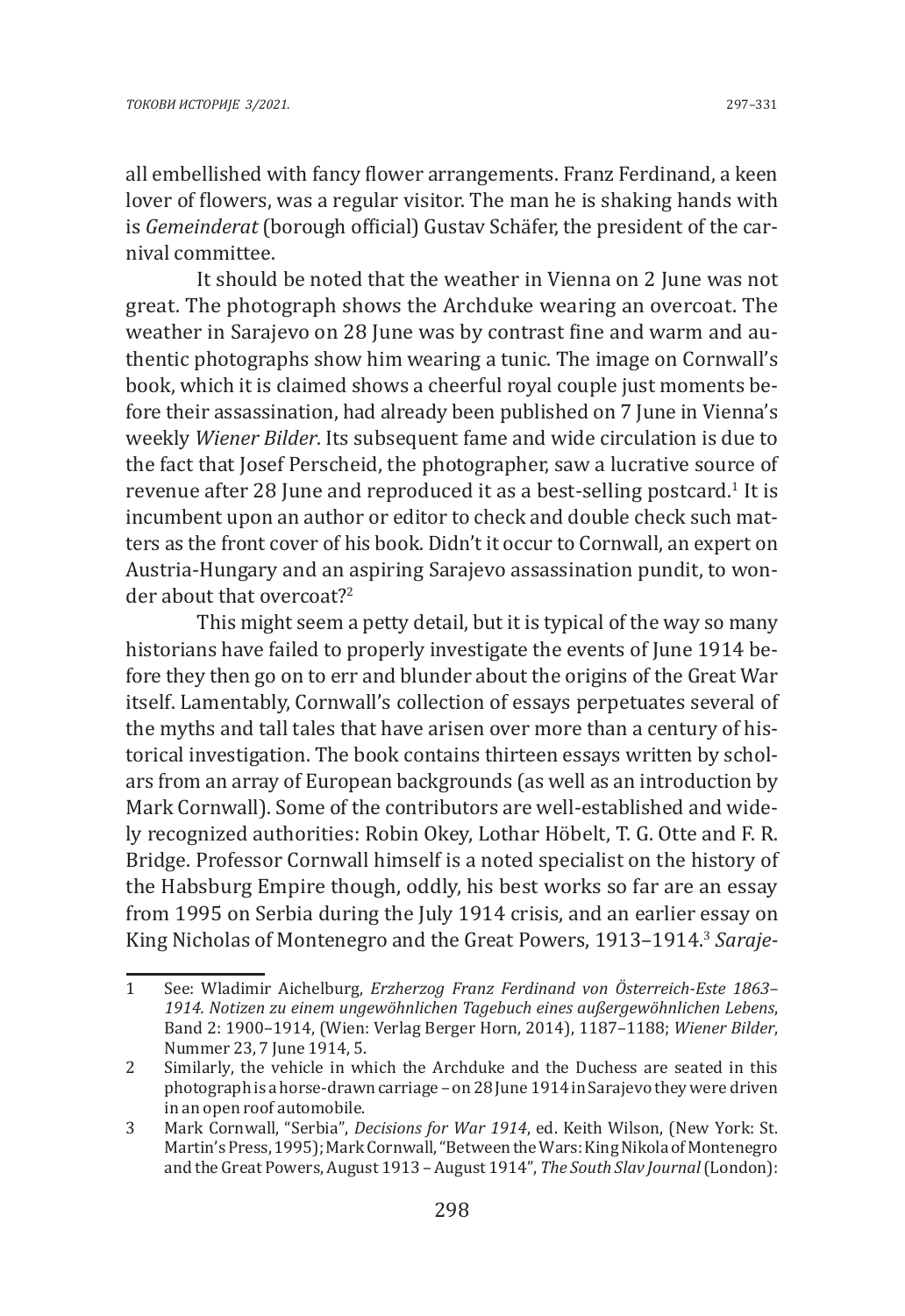*vo 1914: Sparking the First World War* has its origins in an international conference held in 2014 at the University of Southampton where Cornwall teaches. The star speaker at that conference was Professor Christopher Clark, of *The Sleepwalkers* fame, who, some would say regrettably, has not contributed to this volume.<sup>4</sup>

In explaining the purpose of *Sarajevo 1914*, Cornwall states that it is "to provide more clarity and context to an allegedly well-worn topic". This sounds quite promising. Bold claims are rarely absent from new works by historians, and indeed Cornwall states further that the chapters "bring together fresh research and thinking". This book of essays, then, according to him, offers new ways of understanding the "spark" that ignited the First World War. Thankfully, Cornwall spells out what he sees, presumably, as a main idea of the collection, namely that: "It also reasserts the importance of the Southern Slav Question as a major cause of that war". Now, this is a noteworthy claim. Observing that such a view of the Southern Slav question was something highlighted already in the 1920s, he then goes on to lament its subsequent neglect by historians, due to their "overwhelming focus on Germany." Only now, he tells his readers, are many dimensions of the Southern Slav "labyrinth" being uncovered or, indeed, "divested of their nationalist myths."

Cornwall's personal scholarly focus is thus pretty clear: let us not discuss Germany so much, let us instead concentrate on the Southern Slav question – since this matter was according to him "a major cause" of the war. And just which nation, or nations, is Cornwall anxious to see divested of its "nationalist myths"? He is not explicit here. The Slovenes, perhaps? Hardly. They played no role whatsoever in 1914. Their moment in history, albeit a narrow regional history, came as late as 1991. The Montenegrins? Not remotely. In 1914, the Montenegrins deemed Montenegro to be "the second Serbian state". They figure only sporadically on the pages of this book. The Bosnian Moslems? That would be rather improbable. Lacking a separate national consciousness at the time, most members of

Part I, Spring–Summer 1986, Vol. 9, No. 1–2; Part II, Autumn–Winter 1986, Vol. 9, No. 3–4; Part III, Spring 1987, Vol. 10, No. 1.

<sup>4</sup> Christopher Clark, *The Sleepwalkers: How Europe Went to War in 1914*, (London: Allen Lane, 2012) - Clark did, however, return in the meantime, in 2017, to some of the themes covered in *The Sleepwalkers* with an essay in a collection published under the auspices of the German Historical Institute in London. See: Christopher Clark, "The Balkan Inception Scenario: Serbia and the Coming of War in 1914", *Bid for World Power? New Research on the Outbreak of the First World War*, eds Andreas Gestrich and Hartmut Pogge von Strandmann, (Oxford: Oxford University Press, 2017).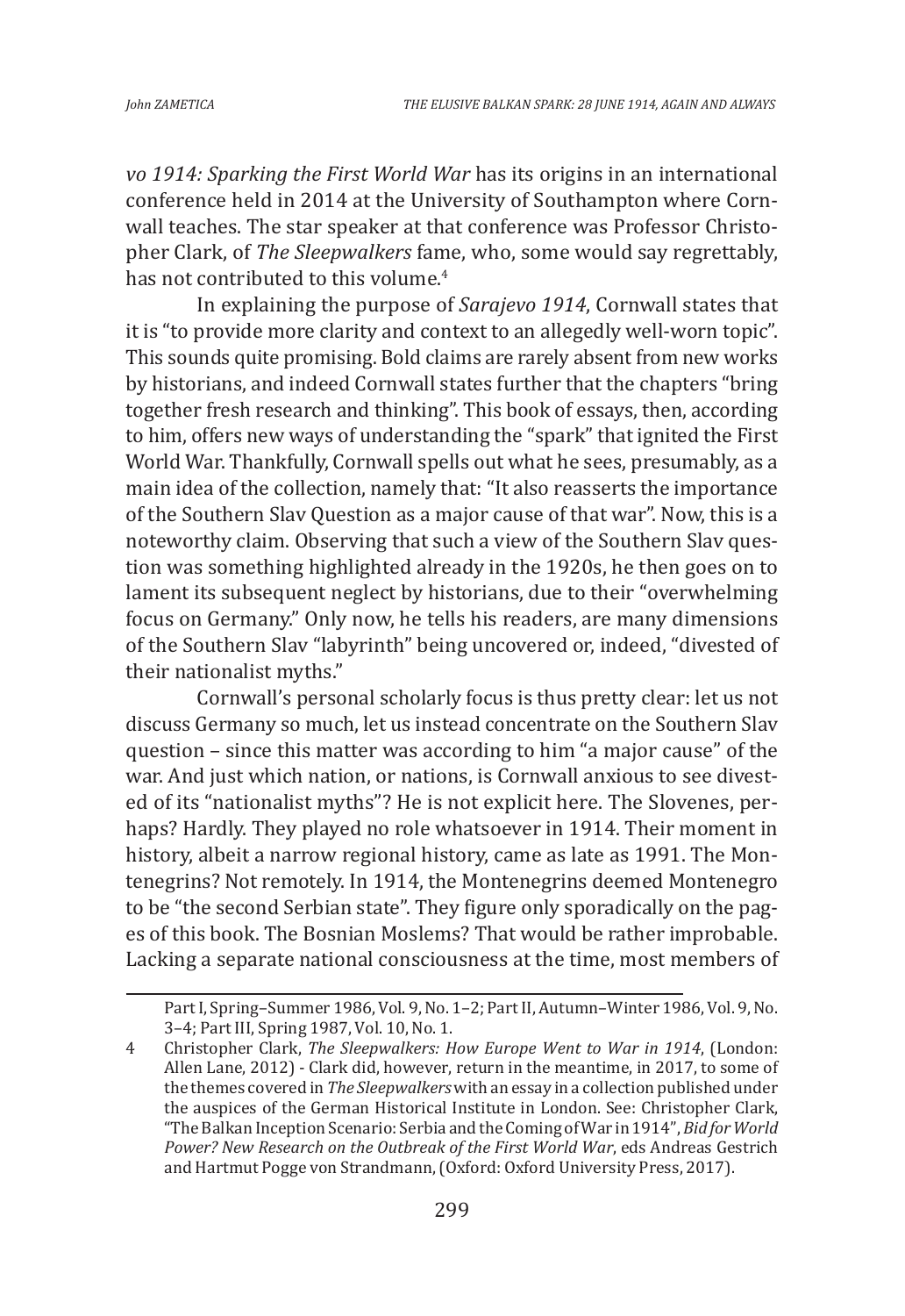their tiny intelligentsia considered themselves as either Serbs or Croats. They did not have a sense of their own nation, let alone any nationalist myths. Admittedly, the minarets of Sarajevo did provide on 28 June 1914 a suitably oriental backdrop for an assassination that had much to do with challenging the imperial ambitions of a western Great Power. The Croats, maybe? Out of the question, judging by the contents of these essays. The Croats certainly nourished some nationalist myths, not least the one that held Bosnia-Herzegovina to be a Croat land. Unsurprisingly, the Croats are very much present in this book given that they were at the centre of the so-called "trialist" plans, allegedly envisaged in Vienna with the aim of restructuring the dualist Austro-Hungarian Monarchy, and given also that they conceived the "Yugoslav" (South Slav) ideology – perhaps "theory" would be a better word. But there is nothing in this collection that attempts to lay bare any Croat nationalist myths.

That leaves the Serbs. In several essays of this book the Serbs living in Bosnia and Croatia are seen as the recipients of "Great Serbian propaganda". And this propaganda, of course, was assiduously directed and sustained by the independent state of Serbia, that "restless" kingdom – as Cornwall describes it. The charge of nationalist mythology follows on from this familiar, sophistic premise. It is clearly reserved here for Serbian interpretations of history or, as Cornwall is keen to label them, for Serb "nationalist" historians.

The first chapter of this book contains an introduction, appropriately written by Cornwall in his capacity as editor. Appropriate, too, in the light of the collection's declared purpose, is its title: "The Southern Slav Question". However, as introductions for "students and general readers" go (Cornwall's target audience), this chapter is only likely to confuse and in some ways even mislead its readership. For, after insisting that the Southern Slav question was subject to "numerous interpretations of what it meant", Cornwall gives only a highly superficial review of this "thorny problem." His main focus is on Serbia, or rather on that little kingdom's supposed threat to the very existence of the mighty Habsburg Empire. But he does not explain how this threat actually manifested itself in the years before 1914, whether it was real or imagined, or indeed whether Serbia's national strategy had any meaningful connection with the Habsburgs' internal predicament of how to manage the aspirations of the Empire's Southern Slav populations. His implication throughout is that the Habsburg Southern Slav problem would somehow not have existed without the existence of an independent Serbia. And so we get the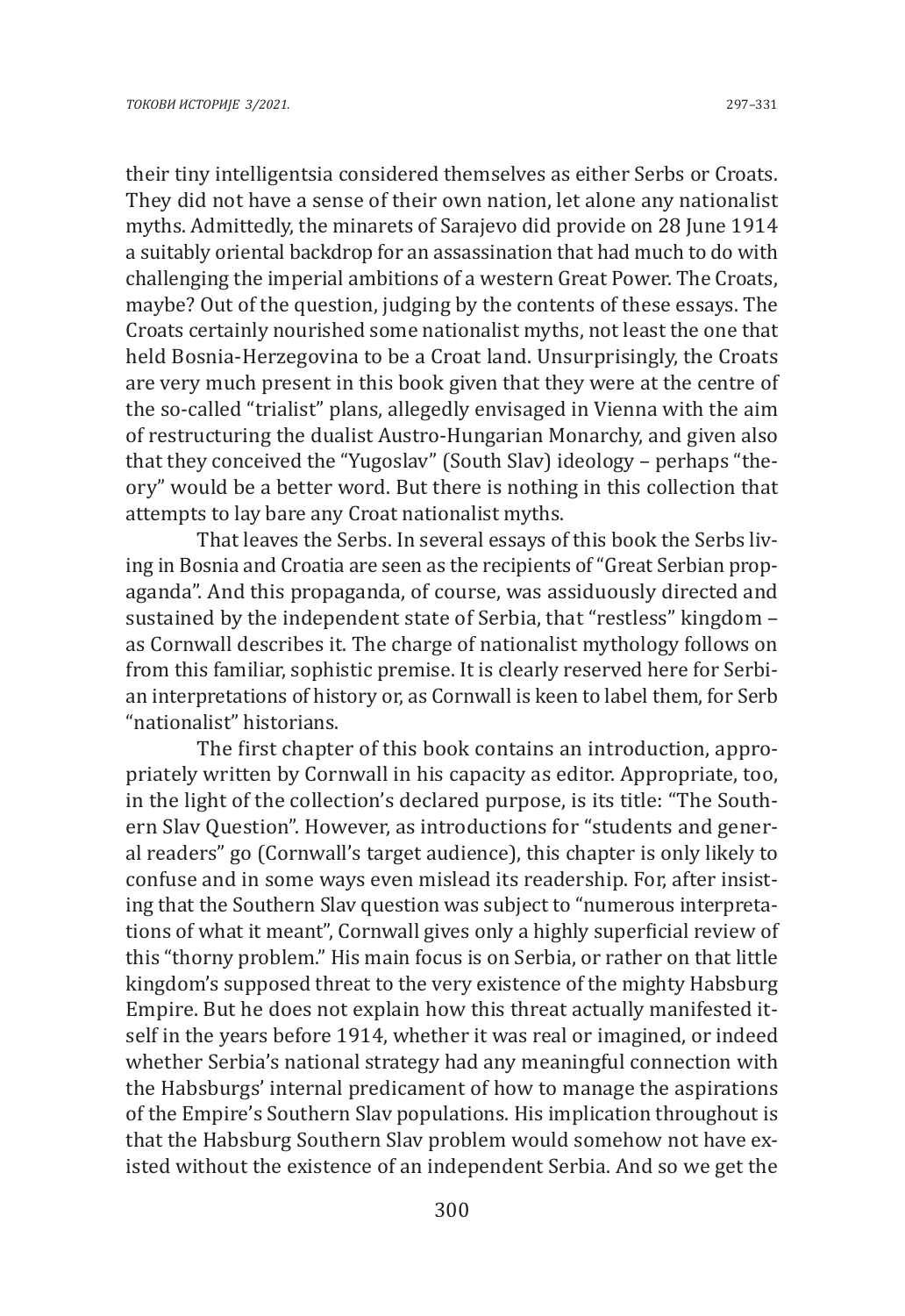usual fare of hackneyed words and phrases that have figured for so long in so many narratives concerning the pre-1914 Austro-Serbian relations: "menace of a Greater Serbia", Serbia as "a stalking horse for Russia", the "irritating kingdom", etc. Even if we assume that such labels were factually correct, what is being ignored here is the fact that had the Habsburgs actually sought to resolve their Southern Slav problem, any Serbian peril would have been of minimal nature.

But the problem was never even addressed. Or, to be more precise, the hotheads in Vienna and Budapest thought that they could solve it by disposing of Serbia: through its military destruction first of all, and then its territorial carve-up between neighbours or outright annexation. Even today historians compete to work out the exact number of times that Franz Conrad von Hötzendorf, the Chief of the Austro-Hungarian General Staff from 1906, had proposed military action against Serbia. He finally got his opportunity in 1914. An internal political solution to the Southern Slav problem, on the other hand, was an intimidating proposition. Quite simply, for it to be attempted would have entailed a major constitutional reform of the Empire. Since 1867, however, this was never on the cards. The Austro-Hungarian *Ausgleich* in that year established a dualist system, paving the way for the domination of the two most numerous nations, the German-speaking Austrians and the Hungarians. The latter in particular were never going to acquiesce in anything that would even remotely threaten to diminish the power they wielded in their half of the Monarchy. István Tisza's declaration in 1911 that Hungary would fight to defend the constitution was no empty threat. The dualist system was thus set in stone: in Hungary at least, no serious reform was realistically achievable through the Monarchy's constitutional mechanisms.

Cornwall is surprisingly tight-lipped about this, in effect death warrant for any attempt to reorganize the Habsburg state so as to tackle the Southern Slav question. He does concede that the regime in Budapest "was absolutely wedded to the dualist system", but fails to consider a hugely relevant implication: that solving the Southern Slav question internally was never going to be a viable proposition without Hungary's prior political consent to the loss of some of its territory. For the Southern Slav question was to a very large extent the Croat question within Hungary. The Croats, arguably the most nationalist of the South Slavs in the Habsburg realm, happened to be living for most part under the crown of St Stephen, their lands being increasingly subjected to Magyarization. After two decades of *Ban* (Viceroy) Khuen-Héderváry's (1883–1903) resolute refusal to grant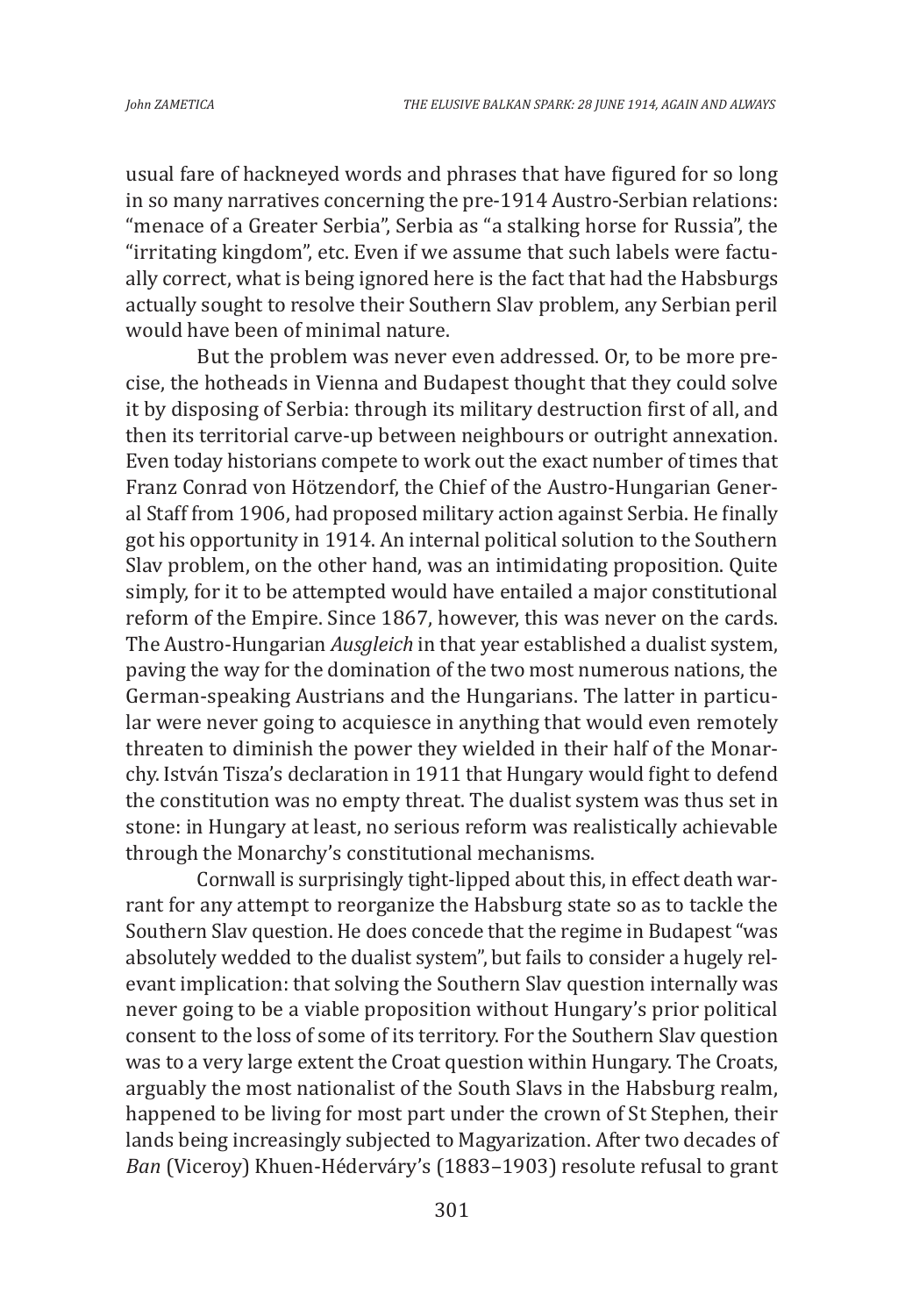any concessions to the Croat nationalist dream based on the myth of alleged "state rights", they got another bitter taste of Hungarian ascendancy when Baron Rauch (1908–1910) governed Croatia-Slavonia by ignoring the Assembly and the Constitution. Curiously, Cornwall sees the extension of franchise in Croatia-Slavonia as evidence of Habsburg reforming endeavour. But this measure, implemented in 1910 by Rauch's successor Nikola Tomašić, concerned what was easily the narrowest electoral base in Europe: affecting only about 45000 electors out of a total population of two and three-quarters million.

Cornwall considers that the Constitution granted to Bosnia-Herzegovina in 1910 was also an example of how the Habsburg authorities had tried the reform avenue. An alternative view seems more plausible: that it was merely the end-game in a cynical imperial ploy following the annexation of 1908. The toothless Bosnian Assembly, the main gift provided by the Constitution, was created as window-dressing for a de facto colonial administration. The annexation of Bosnia and Herzegovina had highlighted Southern Slav issues not only because of Serbia's loud protests, but also because the idea of trialism appeared, to the nationalist Croats at any rate, even more alluring now that the two provinces were no longer under the Sultan's nominal suzerainty. For trialism was to them the unification of all the lands they deemed Croat, Bosnia-Herzegovina included, into a single administrative unit with its centre in Zagreb, to constitute the third entity in the Habsburg Empire. So this third body politic would be a Greater Croatia, coexisting on equal terms under the imperial Habsburg sceptre with Austria (minus Dalmatia and possibly Istria with Fiume) and naturally Hungary minus Croatia and Slavonia.

This putative realm might perhaps also be seen as a kind of Habsburg Yugoslavia, because its realization would have embraced many Serbs and all the Bosnian Muslims, and because important Slovene leaders had expressed keen interest in being included with Croatia in a trialist solution for the South Slavs of the Monarchy. A smaller version of such a Yugoslav entity had already appeared on the map of European history in the shape of Napoleon's Illyrian Provinces (1809–1814). However, what the supporters of trialism in Croatia envisaged was a Croat-led and Croat-dominated polity. Before 1914 all the major political parties in Croatia had embraced some version of trialism, but were there any Yugoslavs in their ranks, that is to say, did anyone in these parties advocate the equality as well as the unity of the South Slavs? The question is germane because no significant Croat grouping ever proclaimed a complete ethno-cultur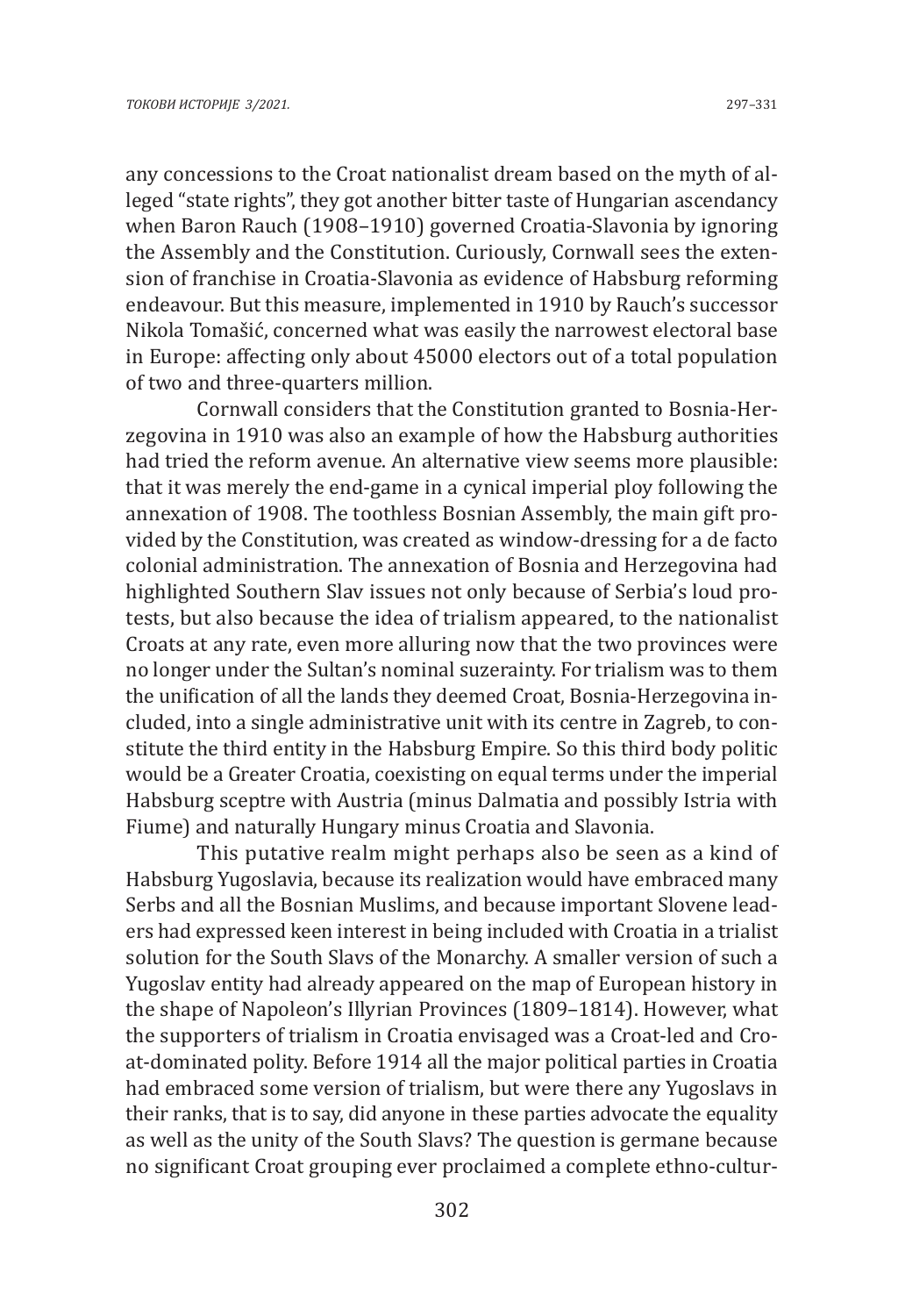al and political identity with the Serbs, apart from when the latter were seen as an integral part of the "Croat political nation", in the spirit of the Croat state rights.

What, then, was the Yugoslav ideology all about? Principally, it was about the purported ethnic and linguistic unity of Serbs and Croats. In its more ambitious variants, the Yugoslav theory additionally embraced the Slovenes and the Bulgarians. But even such basics are barely mentioned by Cornwall. He prefers, instead, to write about the Habsburg perception of the Southern Slav question as "a fundamental threat to its existence." The truth is, however, that whereas the cultural aspect of any Yugoslav-oriented strivings was fairly clear, the political one was much less so. Was it, as Jovo Bakić asked in his study of the Yugoslav ideology, only concerned with the South Slavs of the Habsburg Monarchy? Or could it be applied, in favourable circumstances, to all the South Slavs?<sup>5</sup> Who among the South Slavs wanted what and why? The late University of California Professor Dimitrije Djordjević, a respected Serbian-American historian, presented this subject matter lucidly when he set the idea of Yugoslavism as "an instrument of general Yugoslav" emancipation and integration against the idea of "separate national" (Serbian, Croatian, Slovene, etc.) emancipation and integration. Was Yugoslavism, he asked, "a movement or a political maneuver"?<sup>6</sup>

But Cornwall's "students and general readers" will at best only get halfway answers to such central questions from his introduction to the Southern Slav question. Admittedly, he accepts that in the decades before 1914 the Southern Slav unity had to Croat nationalists meant joining Habsburg South Slavs together into a "Greater Croatia" – trialism. Croat Yugoslavism, in other words, fits in with Djordjević's proposition about it being a "political maneuver". What, on the other hand, did the Serb nationalists dream? What were their ideas about South Slav unity? On this crucial point Cornwall does not tell us anything at all. Yet if Serbia played such a paramount role pre-1914 in developments in the south-east of the Habsburg Empire, and if Cornwall is right that the Southern Slav question was "a major cause" of the Great War, then he owes the reader a fuller treatment of that question.

<sup>5</sup> Jovo Bakić, *Ideologije jugoslovenstva između srpskog i hrvatskog nacionalizma 1918– 1941*,(Zrenjanin: Gradska narodna biblioteka "Žarko Zrenjanin", 2004), 74–75.

<sup>6</sup> Dimitrije Djordjevic, "The Idea of Yugoslav Unity in the Nineteenth Century", *The Creation of Yugoslavia 1914–1918*, ed. Dimitrije Djordjevic, (Santa Barbara and Oxford: Clio books, 1980), 2.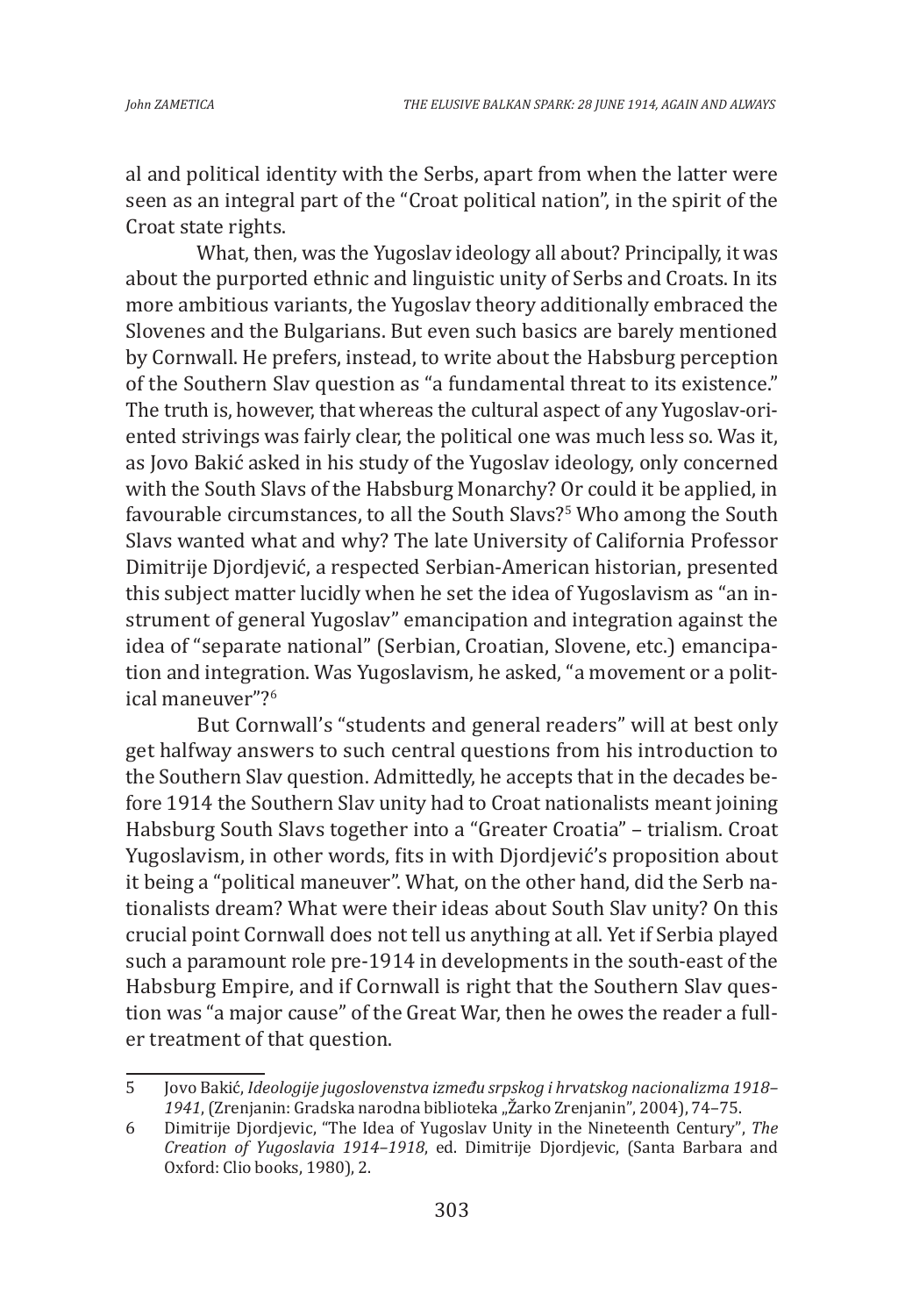It is at this point that some Habsburg-nostalgic historians, Cornwall among them, cease to be detached analysts and become outright proselytizers of tendentious narratives. Just exactly where Cornwall stands with regard to Serbia's foreign policy orientation before 1914 cannot be ascertained from his introduction to the book being reviewed here, but his position is clear from another text, an introduction that he wrote in 2007. This was for the English edition of Andrej Mitrović's major work *Serbia's Great War, 1914–1918*, first published in Belgrade in 1984. Here, Cornwall writes about the perception in Vienna of Serbia as the aggressor, "with its notorious programme of expanding and annexing South Slav territories of the Monarchy." He goes on to note that the Austro-Hungarian leaders were in 1913, i.e., just after the Balkan Wars, "determined to scotch the Serbian snake before it became an anaconda."<sup>7</sup>

So we have a Serbian snake growing into an anaconda, guided by a "notorious programme" of expanding and annexing parts of the Monarchy. And while many Habsburg officials might indeed have seen a potentially dangerous animal just across the Monarchy's south-eastern border, they could not have been aware of any "programme", let alone a "notorious" one. If Cornwall is referring to *Načertanije*, the 1844 document somewhat falsely attributed to the Serbian statesman Ilija Garašanin, he is misleading his readers. *Načertanije* was indeed published in 1906, but it does not figure at all in internal Habsburg discussions up to 1914. Its notoriety is retrospective as, after the Great War, some historians began to look at it and misinterpret it. Moreover, its clear emphasis was on Serbian expansion in the territories occupied by the Ottoman Empire, not the Habsburg Empire. The idea that a pint-sized pre-1914 Serbia could seriously contemplate annexing Austro-Hungarian territories is ludicrous. That would be like, say, Mexico trying to regain Texas from the United States. True, Serbia's public and Serbian statesmen did hanker to see some Habsburg lands joined to Serbia, notably Bosnia-Herzegovina. The fact that there existed a yearning for Serb national unification presumably requires no elaboration or apology. Surely, however, historians are expected to differentiate between romantic dreams and active policy.

Indeed, the whole thrust of Serbian pre-1914 foreign policy was towards the south: Macedonia, Kosovo and an outlet on the Adriatic coast in Albania. This was a realistic course given the decrepit state of the Ottoman Empire and, as the First Balkan War showed, it was an option for

<sup>7</sup> Mark Cornwall, "Introduction" to Andrej Mitrović, *Serbia's Great War, 1914–1918*, (London: Hurst & Company, 2007), ix.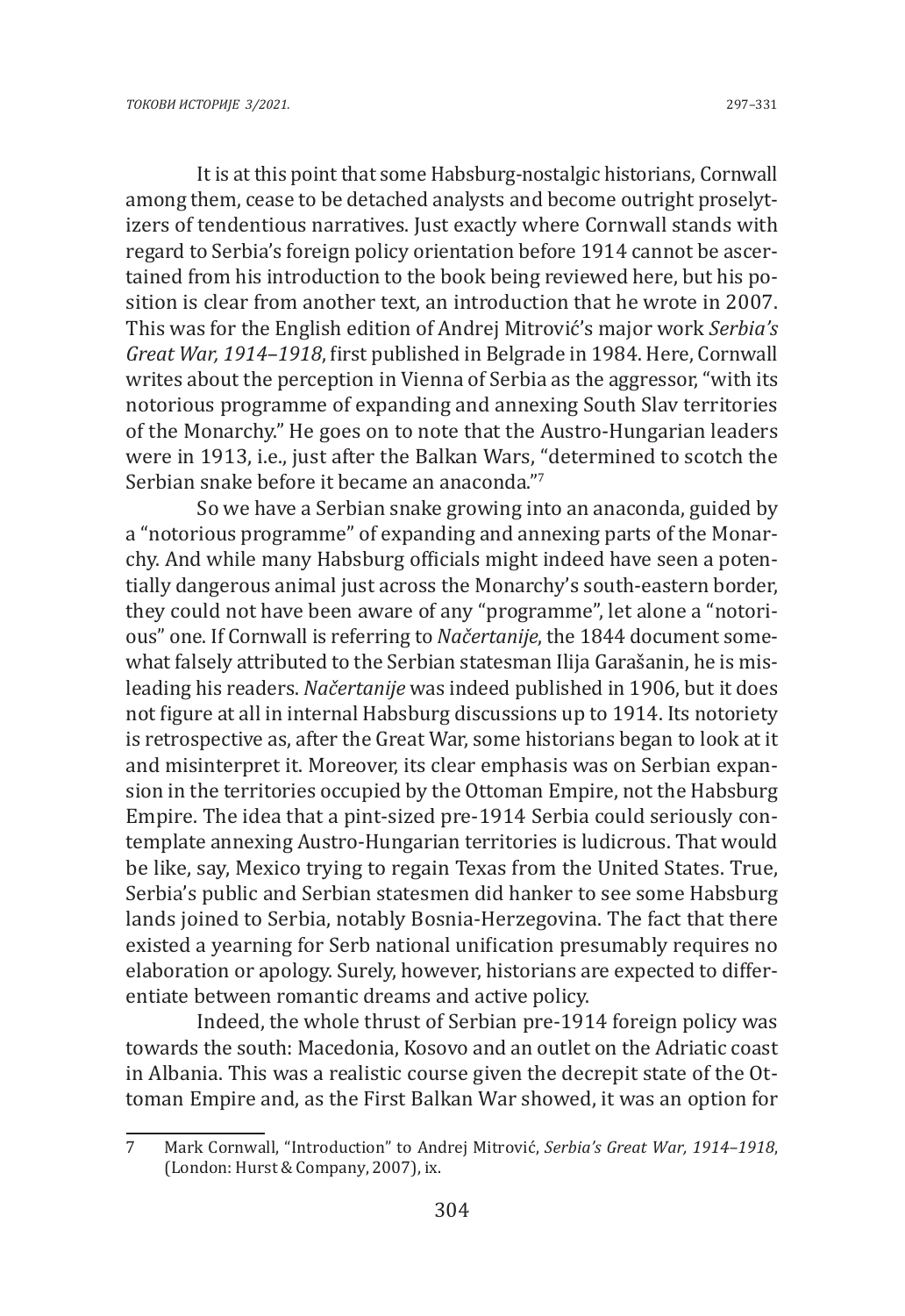which Serbia could find important regional allies. With a single exception, all the major crises between Austria-Hungary and Serbia in this period concerned issues that had absolutely nothing to do with any Southern Slav matters: the apprehension felt in Serbia (and elsewhere in the Balkans) about Vienna's role in the implementation of the Mürzsteg Agreement of October 1903; the tariff war, better known as the "Pig War", 1906–1911; and a series of crises over Albania during and immediately after the Balkan Wars, 1912–1913. The one exception was the Bosnian annexation crisis, 1908–1909. But even this episode was a peculiar exception, for Vienna's annexation of Bosnia-Herzegovina did not clash with an ongoing, vigorous Serbian policy directed at somehow seizing those lands. Rather, it clashed with Serbia's public opinion, as opposed to its government, which passionately held those two provinces as indubitably Serbian, to be united some day with Serbia. This dream was pretty much shattered by the act of annexation and hence the outrage felt in Serbia. The ending of the crisis demonstrated just how impotent Serbia was with regard to Austria-Hungary. In March 1909 the government in Belgrade capitulated, being forced to sign a humiliating document, dictated by Ballhausplatz, whereby it recognized the annexation and undertook to maintain good neighbourly relations with the Monarchy. Without a serious military capability of its own, and without support among the Great Powers, no other outcome was possible for Serbia.

Unsurprisingly, therefore, Serbia's exertion beyond its borders in the years following the Bosnian crisis focused again on the south and away from any general Southern Slav or Yugoslav matters. However, another point demonstrated by the crisis was the insistence in Serbia on a Serbian rather than a Yugoslav agenda. Even Jovan Cvijić, the famous Serbian ethnogeographer who was personally committed to the Yugoslav idea, wrote in 1909 that "Bosnia and Herzegovina are inhabited by a purely Serb race" and pleaded for the establishment of a "great Serb state."8 If Cornwall writes next to nothing with regard to Serbia's policy towards the South Slav parts of the Habsburg Empire it is only because there is not much to write about as far as any Yugoslav content is concerned. The best study of Serbia and the Yugoslav question remains the 1973 monograph by Dragoslav Janković. Here, Janković emphasizes that the programmes of Serbian political parties mentioned, almost exclusively, only "Serbdom". The programme of the Independent Radicals alone stipulated, rather vaguely,

<sup>8</sup> Yovan Cvijić, *The Annexation of Bosnia and Herzegovina and the Serb Problem*, (London: Horace Cox, 1909), 9 and 14.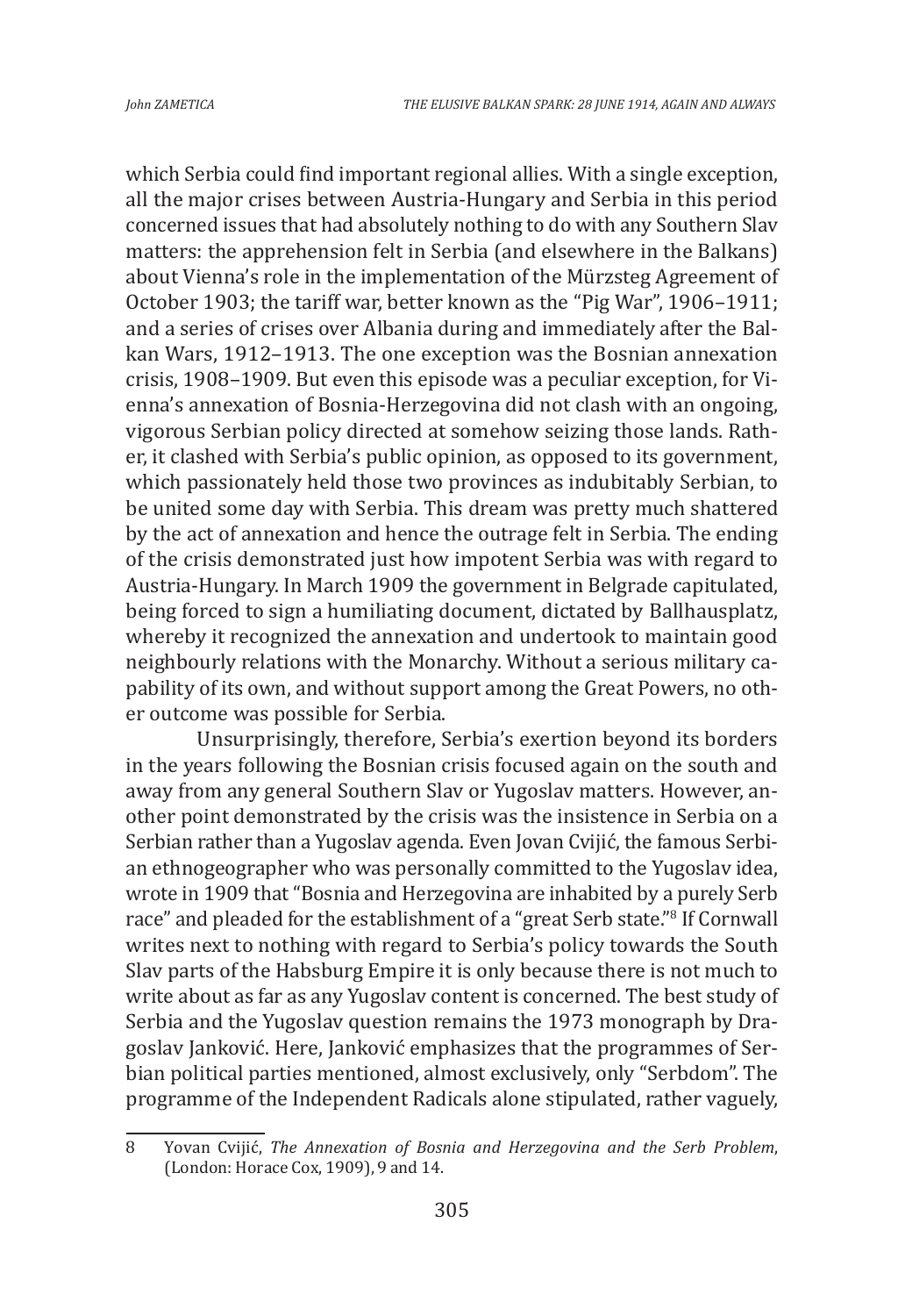the need to "cultivate the spirit of the Yugoslav community". Only after the Balkan Wars did Serbian politicians begin to entertain some faint notions about "narodno jedinstvo" (national unity) of Serbs and Croats, and possibly Slovenes too. However, irrespective of whether Belgrade nurtured Great Serbian or Yugoslav aspirations, the main, in the circumstances insurmountable obstacle to their fulfilment was always the existence of a powerful Austro-Hungarian Monarchy. Serbia did not pursue a policy of amputating parts of the Monarchy because that would have been suicidal. As Janković points out, Serbia was not particularly anxious to bring about unification even with Montenegro – the second Serbian state and its closest ally.<sup>9</sup> This is something that Cornwall should be familar with, having written a fine essay on the subject. $10$ 

Try as he might to entangle and indict Serbia in his picture of the Southern Slav question, Cornwall does not convince. More than seven decades ago A. J. P. Taylor maintained that Serbia "had little interest in Habsburg lands. The Serbs aspired to liberate their brothers still under Turkish rule and to recover all the territory once historically Serb; this ambition extended to Bosnia and Hercegovina, not beyond."<sup>11</sup> Taylor also argued that "far from Serb ambition stimulating South Slav discontent, it was this discontent which dragged Serbia into Habsburg affairs."<sup>12</sup> The discontent to which Taylor referred began to manifest itself forcefully in the years following the Bosnian annexation crisis. A series of assassination attempts against Habsburg dignitaries was carried out, mostly by young Croats. As it happened, the most dramatic of those assassinations, that of Franz Ferdinand in Sarajevo, occasioned a massive European crisis and a world war. Cornwall correctly sees the "many youthful idealists" in the region, including the Archduke's assassin Gavrilo Princip, as embracing a Yugoslav orientation and championing Serbo-Croat unity. This is a relief if only because so many historians still talk twaddle about the Sarajevo assassins being "Serb nationalists". However, Cornwall is entirely wrong in placing Princip's ideology in the context of some "distinctly Yugoslav interpretation of trialism and the Southern Slav Question" as opposed to the Great Croatia one. For Princip was in neither sense a trial-

<sup>9</sup> Dragoslav Janković, *Srbija i jugoslovensko pitanje 1914–1915. godine*, (Beograd: Institut za savremenu istoriju, 1973), see, in particular, 23–94.

<sup>10</sup> See n. 3 above.

<sup>11</sup> A. J. P. Taylor, *The Habsburg Monarchy 1809–1918*, (London: Hamish Hamilton, 1948), 228.

<sup>12</sup> A. J. P. Taylor, *The Struggle for Mastery in Europe 1848–1918*, (Oxford: The Clarendon Press, 1954), 450.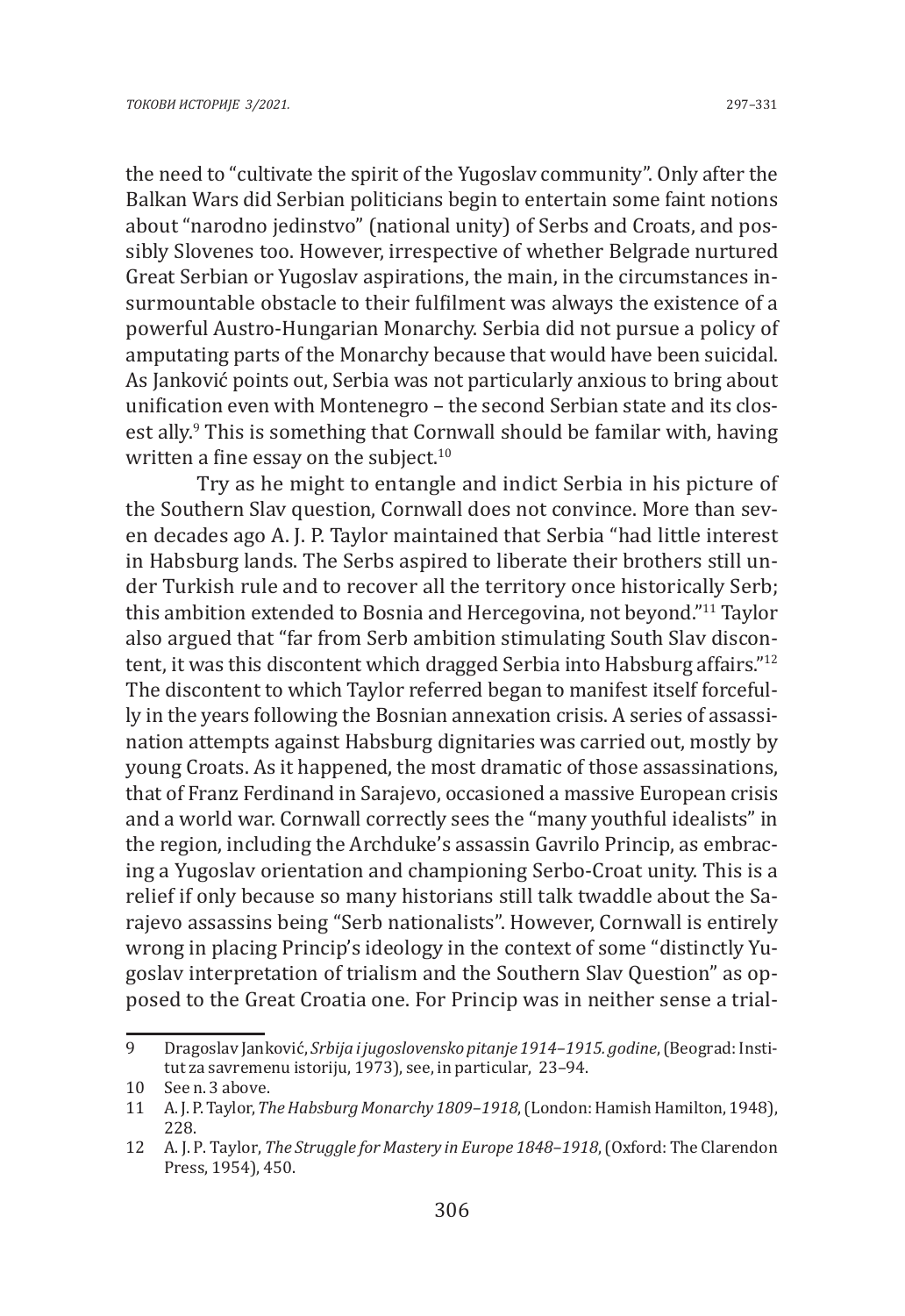ist, being a sworn enemy of the Habsburg state, a characteristic he shared with the better part of Croatia's rebellious student youth. Yet incredibly, Cornwall lumps Princip together with a contemporary, the historian R. W. Seton Watson, who did actually support trialism as the best solution for the Empire's South Slavs. To link them on the question of trialism in this way is frankly strange.

*\_\_\_\_\_\_\_\_\_\_\_\_\_\_\_*

If Cornwall is in a broad sense guilty of committing sins of omission in his introductory account of the Southern Slav question, one of the contributors to this volume is responsible for a major sin of commission. This is Andrej Rahten, a research fellow at the Slovenian Academy of Sciences and Arts. In 2014, when a flood of books appeared in connection with the 100th anniversary of the Sarajevo assassination, Rahten made his own contribution with a study of Franz Ferdinand in the light of Slovene interpretations of the assassination. He had previously also produced an interesting study of contemporary Slovene perceptions of the Balkan Wars.<sup>13</sup> His piece in Cornwall's collection (entitled "Great expectations: The Habsburg heir apparent and the Southern Slavs") draws heavily on the research presented in those books.

In his essay Rahten resolutely supports two related contentions: that Franz Ferdinand and his military chancellery in Vienna's Belvedere palace were seriously planning a major constitutional reform of the Monarchy, that is, a trialist re-arrangement to accommodate the Southern Slavs; and that the Archduke's assassination was the direct consequence of the dismay felt in Serbia that such a trialist adjustment would be at the expense of its competing scheme for a Greater Serbia. This line of argument is hardly new. But Rahten is very determined to develop it. Right at the beginning, he confidently asserts that the real power of the Belvedere circle "was hidden in the reform plans for the creation of a Southern Slav unit within the Habsburg Monarchy, which might be able to undermine aspirations to create Greater Serbia. Therefore, the story about the motives for the assassination of the Habsburg archduke is also a study of the concepts for reconstructing Austria-Hungary."

<sup>13</sup> Andrej Rahten, *Prestolonaslednikova smrt: po sledeh slovenskih interpretacij sarajevskega atentata*, (Ljubljana: Cankarjeva založba, 2014); Andrej Rahten, *Jugoslovanska velika noč: Slovenski pogledi na balkanski vojni (1912–1913) in jugoslovansko vprašanje*, (Ljubljana: GV Založba, 2012).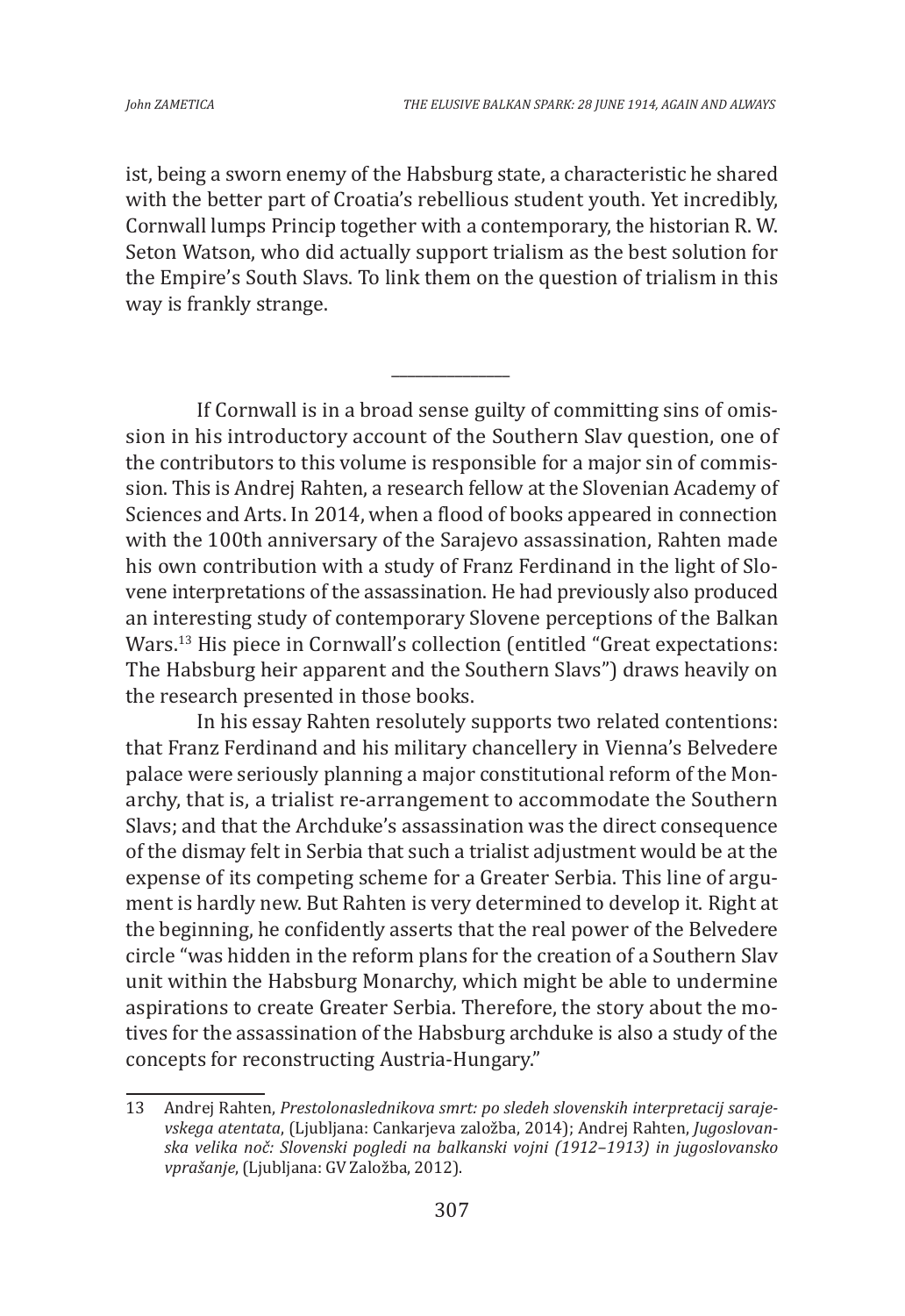This must have been extraordinarily well "hidden". For, interestingly, Rahten is unable to refer to a single Belvedere plan for reconstructing the Empire so as to create a Southern Slav unit within it. And the one document from the Belvedere that he does mention contains no scheme for establishing a South Slav component – in fact it actually points out the dangers of such trialism. This is the 1911 programme for Franz Ferdinand's accession (*Programm für den Thronwechsel*), which in reality just set out an agenda for downgrading the status of Hungary in order to make possible the Archduke's chief political aim: a Monarchy run from Vienna or what he and his acolytes called *Gross Österreich.*<sup>14</sup> Far from planning to fragment the state structure even further through some trialist project, Franz Ferdinand and most of his Belvedere circle wished to do away with dualism so as to erect a centralized, dynastic and Austrian-dominated Empire.

Lacking any direct evidence of plans for the construction of a South Slav entity, Rahten resorts to second-string tactics to argue his point. He admits that Franz Ferdinand was no Slavophile, favouring the "culturally superior Germans". He also accepts that Great Austria was the Archduke's main objective. Without any supporting materials, however, he maintains that a constitutional reform through trialism was how the Belvedere circle envisaged the attainment of the ideal of Great Austria: "On the one hand, concessions would be made for dividing the state into three major units […] and on the other, a strong centralized government and parliament would simultaneously be created in Vienna for all provinces of the Monarchy. Each of the three state units of the Monarchy would then further be divided into smaller crown lands and all nations would be ensured some autonomy in national and cultural matters." This was the way, Rahten insists, to weaken Hungary, dismantle the dualist system and simultaneously build strong central institutions in Vienna.

Rahten is of course right that Franz Ferdinand was bent on destroying dualism. But everything that we know about his post-accession plans suggests that he would have dealt with Hungary without recourse to trialism. The *Thronwechsel* programme advocated the imposition of universal suffrage on Hungary as a means of breaking the power of the Hungarian gentry, and even envisaged the use of military force. The mindset of the Archduke and some of his closest associates, beginning with Alexander Brosch, the head of the Belvedere chancellery, hardly suggested a proclivity for pacific constitutional tinkering. Ottokar Czernin, both

<sup>14</sup> See: Georg Franz, *Erzherzog Franz Ferdinand und die Pläne zur Reform der Habsburger Monarchie*,(Brünn–München–Wien: Rudolf M. Rohrer, 1943).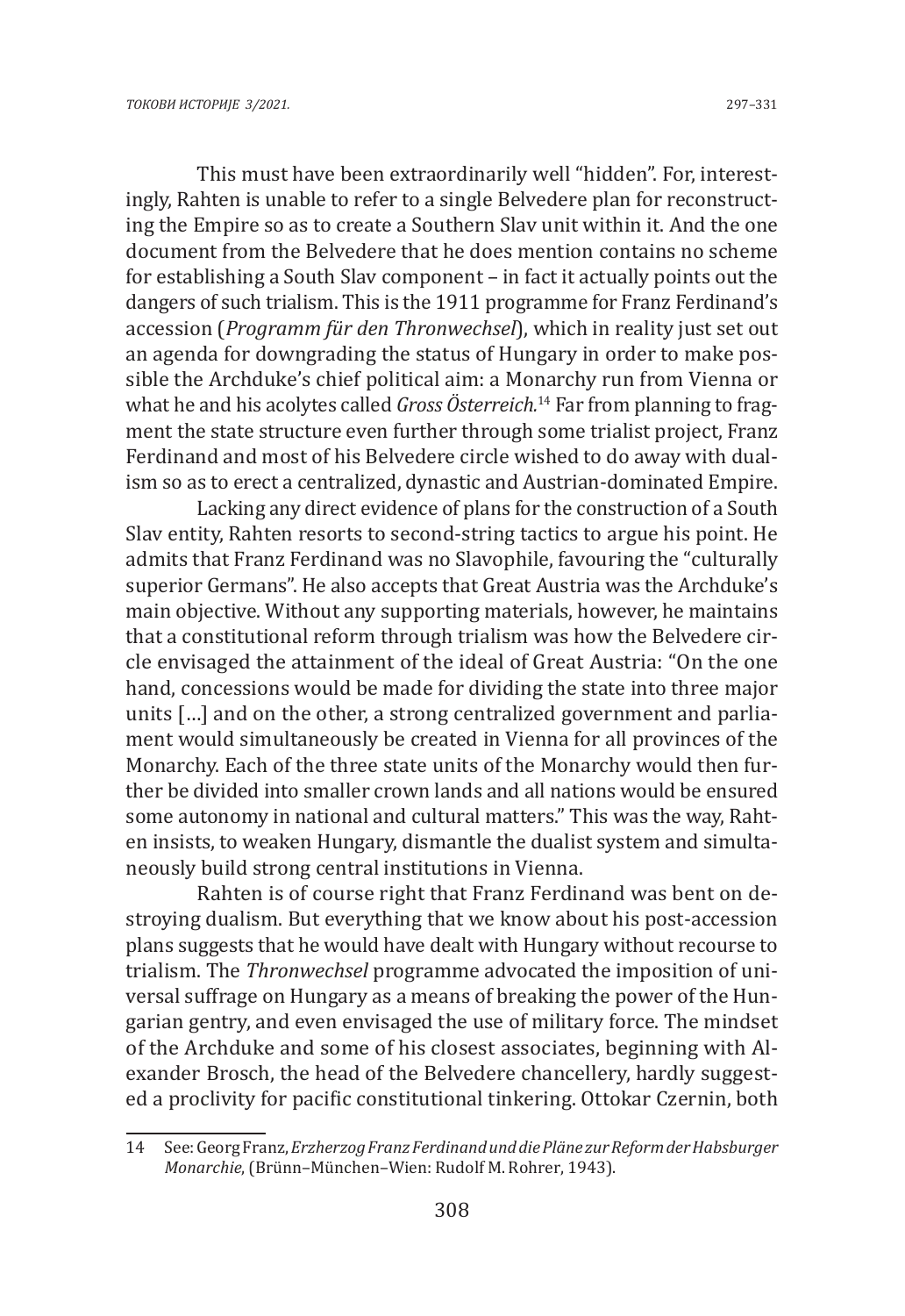a friend and adviser of the Archduke, urged him in 1909 to enforce his policy in Hungary "with bayonets". The Archduke himself was reported as saying that, if necessary, he would combat dualism with "blood and iron".15 He never said that he would combat it with trialism. Rahten, nevertheless, writes that "key figures" in the Archduke's circle backed trialism as a means of establishing Great Austria – but he does not name any of them. In fact, quite a few of those key advisers are on record as opposing trialism. For example, Paul Samassa and Theodor von Sosnosky argued against it. More importantly, the men who were in charge of Franz Ferdinand's military chancellery at the Belvedere, Brosch and his successor Karl Bardolff, were highly sceptical. Both doubted the wisdom of trialism not least because the South Slavs could not be seen as necessarily loyal to the Crown.<sup>16</sup>

This position, incidentally, was shared by the Archduke himself. The point about the questionable fidelity of the South Slavs is important here. Franz Ferdinand did, in 1903 when he was politically still inactive, express support for trialism. But in 1905 he was shocked when the Croats and the Serbs of Croatia concluded an alliance in the aftermath of the famous Fiume and Zara resolutions, supporting Budapest in its independence drive against Vienna. Thereafter he would on the whole only mention trialism as a useful tactic to unnerve the Hungarians. Rahten, however, is adamant that, "irrespective of the occasional doubts about Croatian loyalty […] Franz Ferdinand seems never to have completely abandoned his trialist plans." By contrast, Rudolf Kiszling, Franz Ferdinand's de facto official biographer, noted that after the Fiume and Zara resolutions the Archduke's trialist plans had "noticeably faded in so far as they had taken any firm shape in the first place."<sup>17</sup>

<sup>15</sup> John Zametica, *Folly and Malice: The Habsburg Empire, the Balkans and the Start of World War One*,(London: Shepheard-Walwyn, 2017), 64–65.

<sup>16</sup> *Ibid.*, 92–93.

<sup>17</sup> Rudolf Kiszling, *Erzherzog Franz Ferdinand von Österreich-Este. Leben, Pläne und Wirken am Schicksalsweg der Donaumonarchie*, (Graz–Köln: Böhlau, 1953), 121– 122. - In his essay, Rahten does not mention a draft letter by Franz Ferdinand to Wilhelm II from July 1909 in which the Heir to the Throne calls trialism "ein Unglück" (a "tragedy" or "calamity"). But he addresses this, for him uncomfortable document, in his 2014 book on Franz Ferdinand. The latter, he argues, was not referring to the state-constitutional unity of the South Slavs, he was merely warning of the danger posed to the Germans of the Monarchy by the Slavs through Pan-Slavism, and by the Hungarians through their chauvinism. In other words, to counteract inconvenient evidence Rahten creates an additional and quite absurd definition of trialism as a general, three-way racial division of the Habsburg Empire. See: Rahten, *Prestolonaslednikova smrt*, 133–136.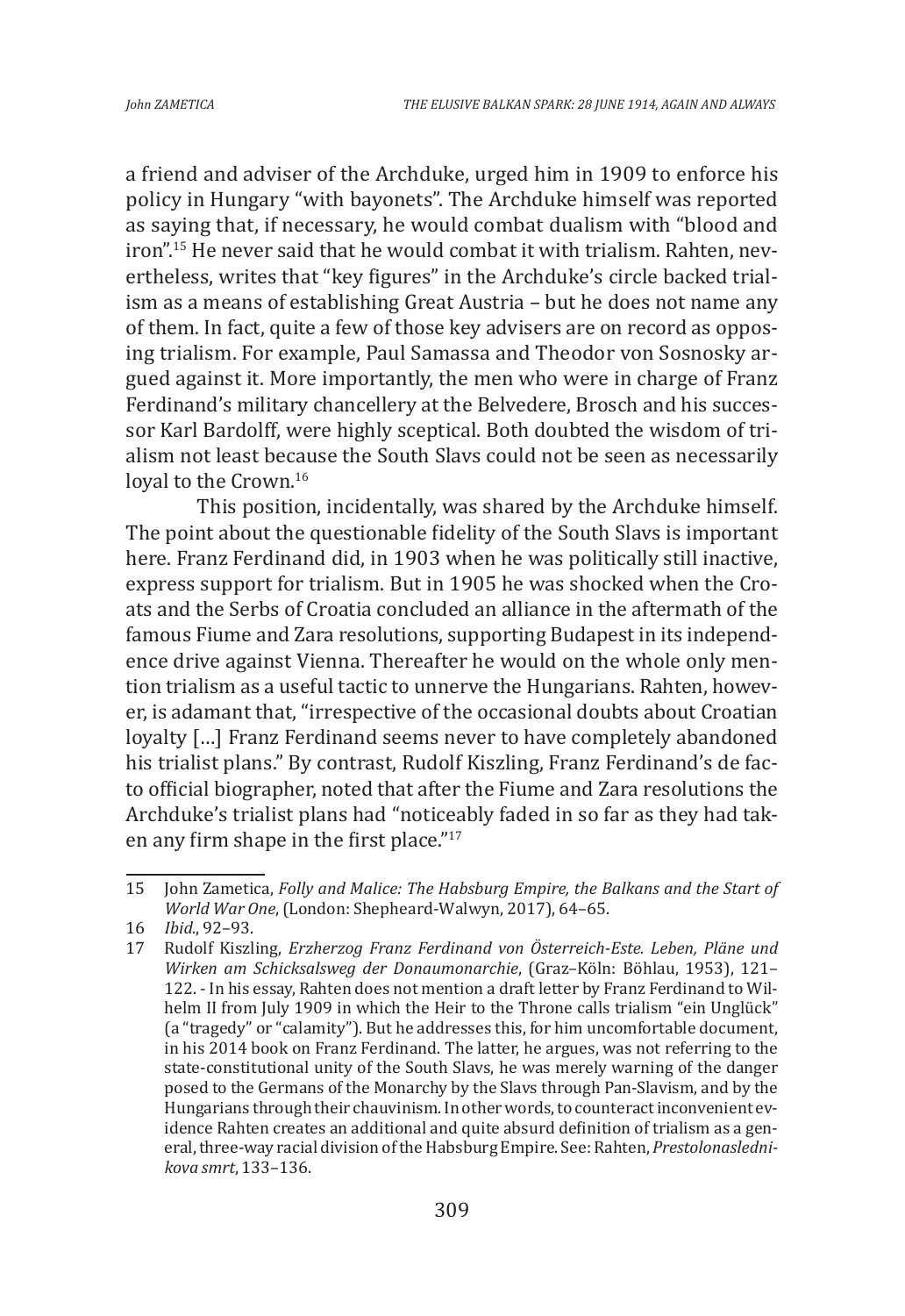In fact there is no stopping Rahten on his neo-trialist crusade. Anxious to produce clinching evidence that Franz Ferdinand was serious about trialism, he refers to a 1930 "book" (in fact a booklet, 86 pages long) by one Edmund von Horváth, a Habsburg diplomat of Croatian descent, to whom he attributes "superior knowledge of Serbia" and describes as "undoubtedly a go-to expert in discussions on the Southern Slav Question."18 This is odd, given that Horváth is conspicuous by his absence in the relevant Austrian memoir literature. The massive, eight-volume official collection of Austro-Hungarian documents for 1908–1914 (*Österreich-Ungarns Aussenpolitik*) contains not a single report, letter or memorandum from him, something that can easily be checked in the *Personenregister*  accompanying the collection.

Be that as it may, this indispensable expert on the Southern Slavs was in April 1914 serving in Munich when Franz Ferdinand was in town, visiting the Bavarian Court. Rahten relates the account by Horváth that the Archduke had invited him for a discussion of South Slav problems which he thought required an immediate solution as they constituted the Monarchy's "most critical domestic and foreign political issue." He talked about the resistance of Hungary to the settlement of the Southern Slav question, remarking that, in the worst case, Hungary would have to give up Croatia and Slavonia; Austria, on the other hand, would have to give up Carniola (Slovenia), Istria and Dalmatia, thus making the greater sacrifice. The Archduke was keen to stem the "Serbian flood" and even suggested erecting, on the model of Maria Theresia, a military frontier from Zemun on the Danube to Kotor on the Adriatic in order to block a Serbian "invasion". As for the Southern Slav unit, he said its capital would be in Zagreb and considered that it would easily fit into the constitutional structure of the Monarchy. Rahten concludes triumphantly: "This was only two months before his death in Sarajevo."

The first thing to note here is the curious fact that, until Rahten came along, no historian dealing with the subject matter of South Slav trialism appears to have spotted, or used, Horváth's testimony – available since 1930. Rahten singles out one of those sloppy historians: Vladimir Dedijer, the author of *The Road to Sarajevo*, a classic account of the 28 June 1914 assassination. He writes: "Interestingly, Dedijer's impressively comprehensive list of sources and literature did not contain a book by Edmund von Horváth". It is of course not surprising that Rahten should

<sup>18</sup> E. v. Horvath, *So starb der Friede. Unbekanntes über die Entstehung des Weltkrieges*, (Berlin: Brückenverlag, 1930).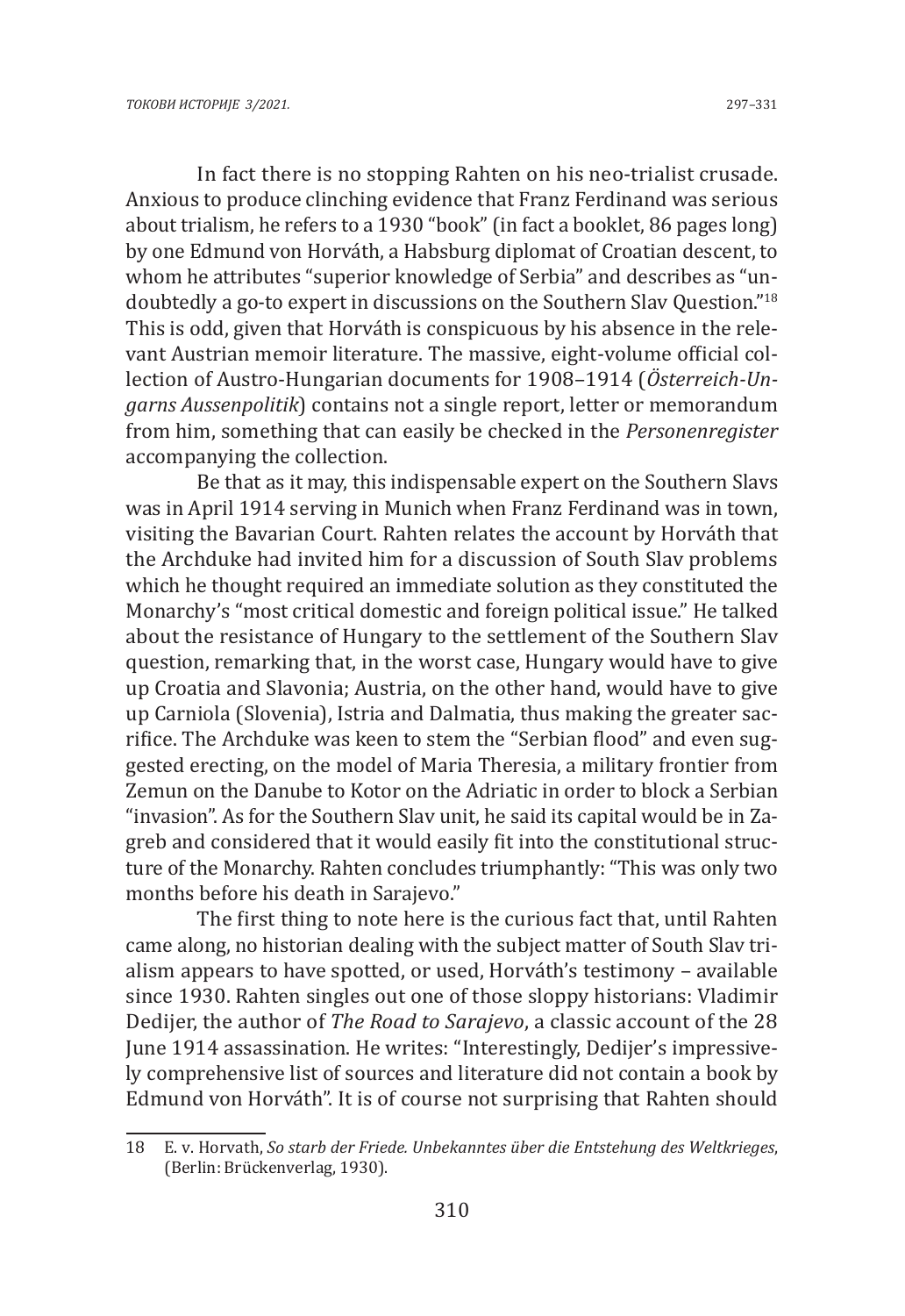berate Dedijer for ignoring Horváth since Dedijer is a well-known sceptic with regard to Franz Ferdinand's alleged South Slav trialist agenda. But it is interesting that Rahten is unable to assist his Horváth case by cross-reference to the work of some historian from among those who have famously championed the South Slav trialist thesis. Say Luigi Albertini. The latter's sources are even more impressive than Dedijer's, and yet somehow he neglects Horváth's startling account.

Which inevitably raises the question of Horváth's credibility. Would Franz Ferdinand seriously have contemplated that Serbia, a minor military power, could ever stage an "invasion" of Austria-Hungary? And would he, a man well versed in modern military matters, have earnestly suggested an 18th century type of defence? Was Franz Ferdinand in April 1914 really in such a generous frame of mind as to sacrifice Carniola, something that would have cut off the all-important port of Trieste from Austria and in a wider sense from the Germanic world? Was he genuinely willing to give up Istria where the Austro-Hungarian navy, of which he was the greatest protector and champion, had its main port at Pola? Was he actually so charitable as to forfeit Dalmatia, a major strategic asset, important equally for the navy and the merchant fleet? Regarding Dalmatia, in 1907 he raged against the aspirations of Croat politicians for joining the province with Croatia-Slavonia. Those aspirations, he insisted, had to be "crushed".<sup>19</sup> What exactly could have changed his outlook since 1907? Most of all, what could have caused him to suddenly cease doubting the loyalty of the Croats and other South Slavs?

Highly unlikely as Franz Ferdinand would have been in 1914 to fear an invasion by Serbia, or willing to surrender valuable Austrian-ruled territories for the sake of creating a South Slav unit within the Empire, can the testimony presented by Horváth simply be discounted? The answer is yes as there exists a solid reason why his booklet has been ignored, and it is provided by Horváth himself. In the concluding section he refers to the speech by Stephen Pichon, the French Foreign Minister, at the opening of the Paris peace conference. In that speech, Horváth writes, Pichon talked about the "mysterious murder" at Sarajevo. The meaning of that remark, he continues, was that the assassination was "ordered and arranged" by Austria-Hungary so that it could have a moral excuse to attack an innocent Serbia. Only a few weeks after the speech, however, this "monstrous accusation" was publicly disproved since, according to Horváth, at the end of the war "the murderers who were imprisoned in Theresienstadt in Bo-

<sup>19</sup> Zametica, *Folly and Malice*, 90.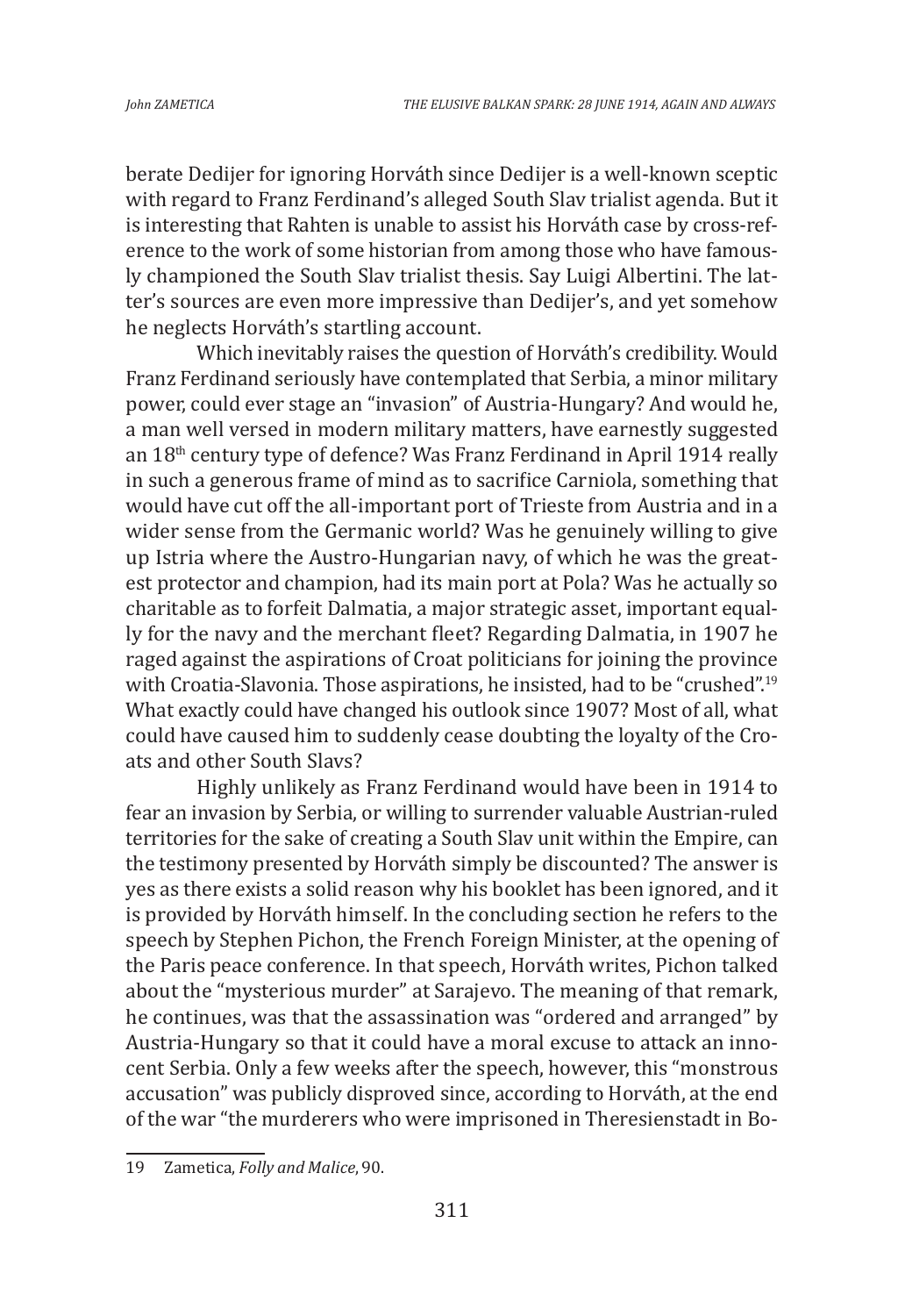hemia were freed, arriving in Prague amid great celebrations and accompanied by enormous jubilation of the populace; Princip, one of the leaders, explained that he claimed for himself and his comrades the glory for initiating the liberation of enslaved peoples through the deed that he exalted with rousing words."<sup>20</sup>

This breathtaking report of the ressurrection of Princip and comrades to the acclaim of crowds in post-war Prague must surely be *sui generis* since resurrecting dead people is not something that chroniclers of events are known for. Rahten is curiously silent on the fact that Horváth's story is entirely fictitious. The three assassins who were imprisoned in Theresienstadt all died there during the war: Nedeljko Čabrinović and Trifko Grabež in 1916, and Gavrilo Princip in April 1918. Horváth has zero credibility and his report about meeting with Franz Ferdinand is consequently worthless. And it defies belief that Rahten, having tried to make use of such a spurious source has the audacity to reproach a renowned historian like Dedijer for not doing the same.

Rahten then proceeds to elaborate the argument that it was precisely the Archduke's trialist reform plan that had led people in Serbia to arrange for his assassination. He is by no means the first historian to have pushed this theory. Its most famous exponent is Luigi Albertini, on whose monumental study of the origins of the war of 1914 generations of historians have relied. In preparing his work, Albertini had talked to Apis's nephew Milan Živanović. Already at that time, in the 1930s, Colonel Dragutin Dimitrijević Apis was being widely credited for masterminding the Sarajevo assassination. Živanović assured Albertini that the Archduke "fell victim of his political views favourable to trialism." Had he succeeded in carrying through his design, Živanović said, "Serbia would have ended by gravitating towards Austria-Hungary." And that is why, according to Živanović, Apis "decided to seize the first occasion to eliminate Francis Ferdinand."<sup>21</sup>

<sup>20</sup> Horvath, *So starb der Friede*, 85. The passage in German: "Schon wenige Wochen nach dieser Rede wurde diese ungeheuerliche Anschuldigung in aller Öffentlichkeit dementiert; denn als nach dem Umsturz die in Theresienstadt in Böhmen in Haft befindlichen Mörder freigelassen wurden und in Prag unter großen Feierlichkeiten, begleitet von riesigen Jubel der Bevölkerung, einzogen, erklärte Princip, einer der Führer, daß er für sich und seine Genossen den Ruhm in Anspruch nehme, durch die Tat, die er in schwungvollen Worten verherrlichte, die Befreiung der unterjochten Völker eingeleitet zu haben."

<sup>21</sup> Luigi Albertini, *The Origins of the War of 1914*, vol. 2, (London: Oxford University Press, 1952), 87.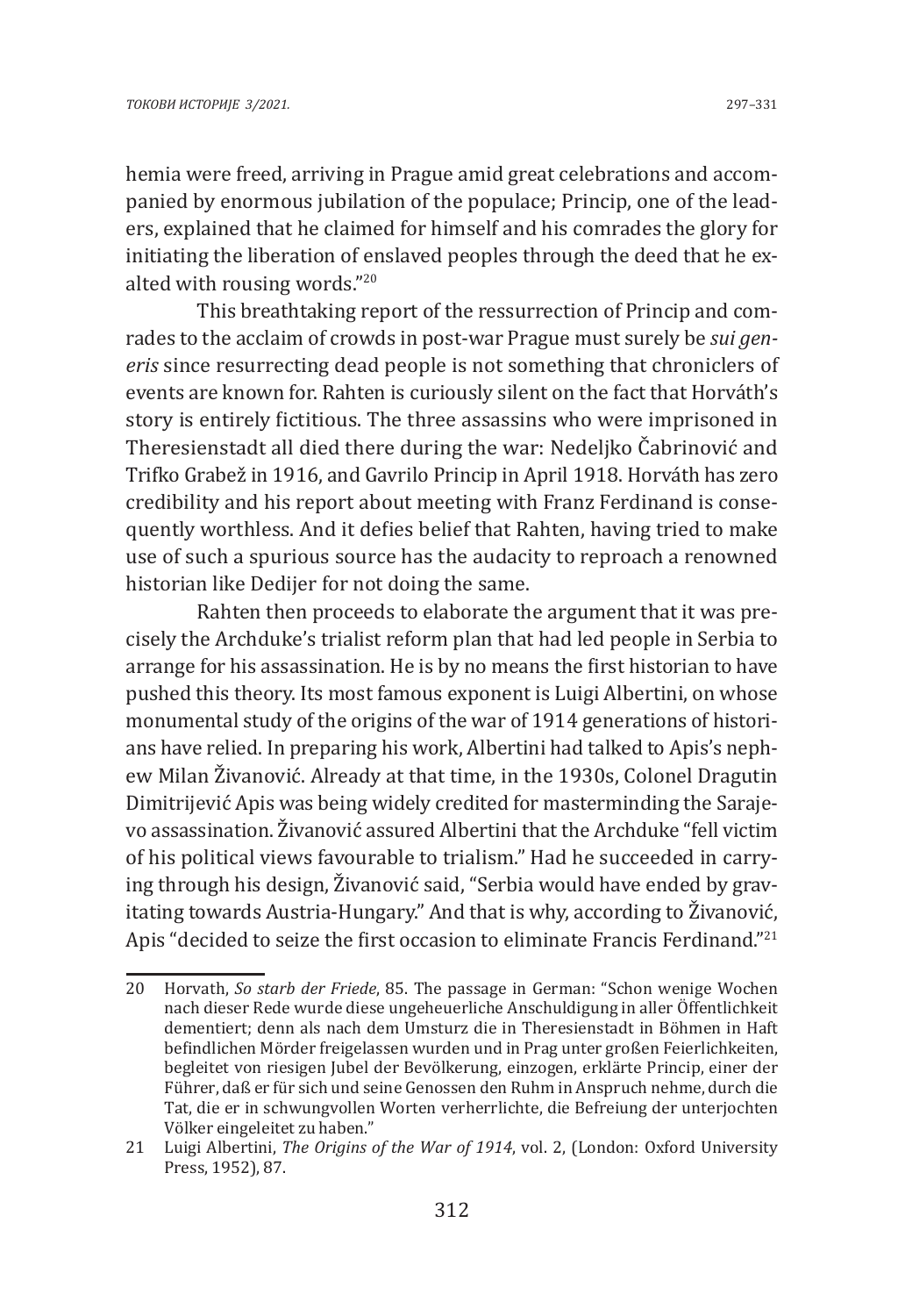But how trustworthy is this close relative of Apis? His 1955 book on Apis is pure apologia.<sup>22</sup> Unsubtly and unbecomingly, he described his uncle to Albertini as "an acute political thinker". Would Apis, one might ask, have shared his political views with a very young person? Živanović was barely eighteen years old when Apis was executed in 1917. Furthermore, not a single of Apis's contemporaries who recorded his utterances on the assassination in Sarajevo ever related anything about him expressing a view on trialism. As is well known, at his 1917 trial Apis wrote a confidential report in which he talked about eliminating Franz Ferdinand as the leader of the military party preparing to attack Serbia. In 1914–1915, similarly, he was telling his fellow Army officers that the Austro-Hungarian maneouvres attended by the Archduke would lead to an invasion of Serbia and hence he organized the assassination. How likely is it that the teen Živanović would be the only person to have heard Apis tell a somewhat different story?

But Rahten does not rely on Albertini or Živanović. No, he relies on Apis himself. True, he does dwell somewhat on the unease about trialism expressed by the Serbian diplomat Miroslav Spalajković and Prime Minister Nikola Pašić. But he is careful enough not to accuse them of playing a part in the Sarajevo assassination. Instead, he cites Apis himself: "By uniting South Slavs of the Monarchy under a uniform, co-ordinated administration [trialism], the archduke might halt the erosion of Austrian power and envelop Serbia." Rahten writes that Apis made this statement about Franz Ferdinand "later", in order to "justify the terrorist methods of his organization." What a bombshell. There we appear to have, from the horse's mouth, the definitive explanation for the start of the First World War. However, there is a small problem. Rahten does not tell us anything about the context of Apis's statement. Who recorded it and where? Who was the person who heard it, and exactly when ("later") and where was it supposed to have been made?

Thankfully, Rahten does have a corroborating footnote for Apis's statement. This is a book by one Tony Fabijančić.<sup>23</sup> Now, few historians have heard of this Canadian academic (he teaches English) and travel writer of Croatian descent. Eccentrically, he is Rahten's source. Glancing at the relevant page of his book, everything looks proper at first: Rahten has cor-

<sup>22</sup> Milan Ž. Živanović, *Pukovnik Apis: solunski proces hiljadu devetsto sedamnaeste*, (Beograd: izdanje pisca, 1955).

<sup>23</sup> Tony Fabijančić, *In the Footsteps of Gavrilo Princip*, (Edmonton: The University of Alberta Press, 2010), 62.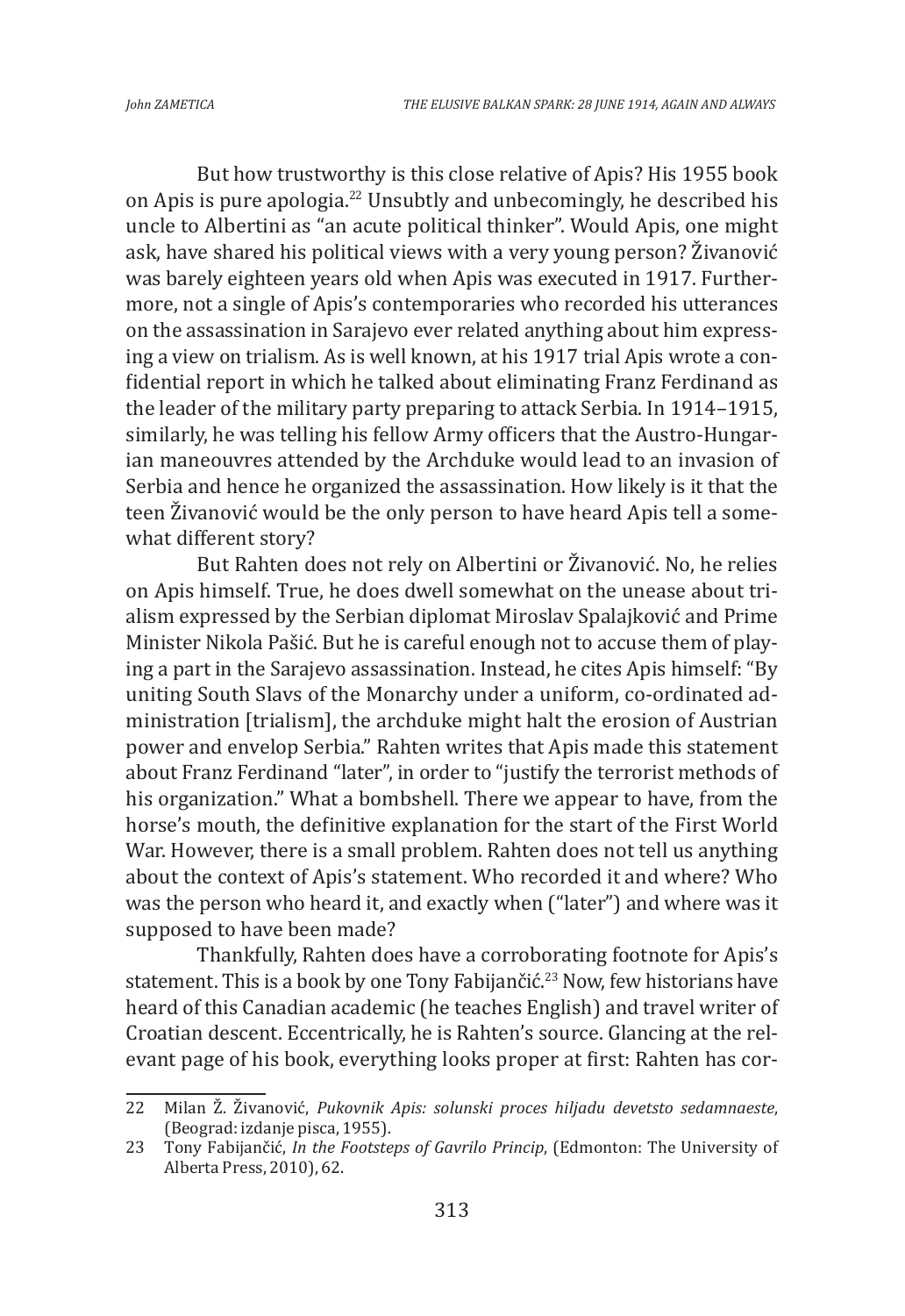rectly cited from Fabijančić. But is Fabijančić citing Apis? Well actually no, he is not. Just like Rahten, he provides no context, although it is clear that he is citing someone else's thoughts. Thankfully again, the Canadian has given a footnote. This is David MacKenzie's 1989 biography of Apis.24 One wonders, therefore, why Rahten is not using MacKenzie's well known, if somewhat erratic work on Apis, preferring instead the obscure book by Fabijančić. MacKenzie is accurately cited by Fabijančić, though "trialism" in square brackets is Fabijančić's own addition, reproduced by Rahten. So does MacKenzie cite Apis? No. Mackenzie does not put the statement given in Rahten into Apis's mouth: he uses no quotation marks. This is the crucial point. And whereas the amateur historian Fabijančić likewise does not attribute the statement to Apis, the professional historian Rahten has Apis as the author of those remarks. MacKenzie also fails to provide the context, but his fuzzy account comes across as being possibly his own interpretation of Apis's line of reasoning regarding Franz Ferdinand's trialist intentions. Alternatively, Mackenzie is merely relating someone else's commentary on that subject.

Thankfully yet again, MacKenzie also gives a footnote. This refers to two items from the papers of the aforementioned Živanović, deposited at the Serbian Academy of Sciences and Arts.<sup>25</sup> In the relevant section of his book, MacKenzie combines material from both. Reading these items the critical fact is clear: Živanović is not citing Apis but merely hypothesizing about Franz Ferdinand's intentions towards the South Slavs. The Heir to the Throne, according to Živanović, wished to consolidate the Monarchy by transforming it into "a union or federation of independent national states, joined together under the Habsburg Crown, with a central parliament and several ministries for joint affairs." The South Slav question was meant to be solved by uniting the Yugoslavs under the Habsburgs. This plan, Živanović continues, would result in "the collapse of all prospects for the liberation and unification of Yugoslavs in an independent state. For

<sup>24</sup> David MacKenzie, *Apis: The Congenial Conspirator*, (Boulder: East European Monographs, 1989), 124–125.

<sup>25</sup> Arhiv SANU, Zaostavština Milana Ž. Živanovića, 4019: "Rad organizacije *Ujedinjenje ili Smrt*"; 719: "Konflikt 1914. godine". These items are typewritten, but undated and richly sprinkled with handwritten interventions by Živanović. Almost certainly, the first one was a lecture or a talk since Živanović employs a public speaking manner of address.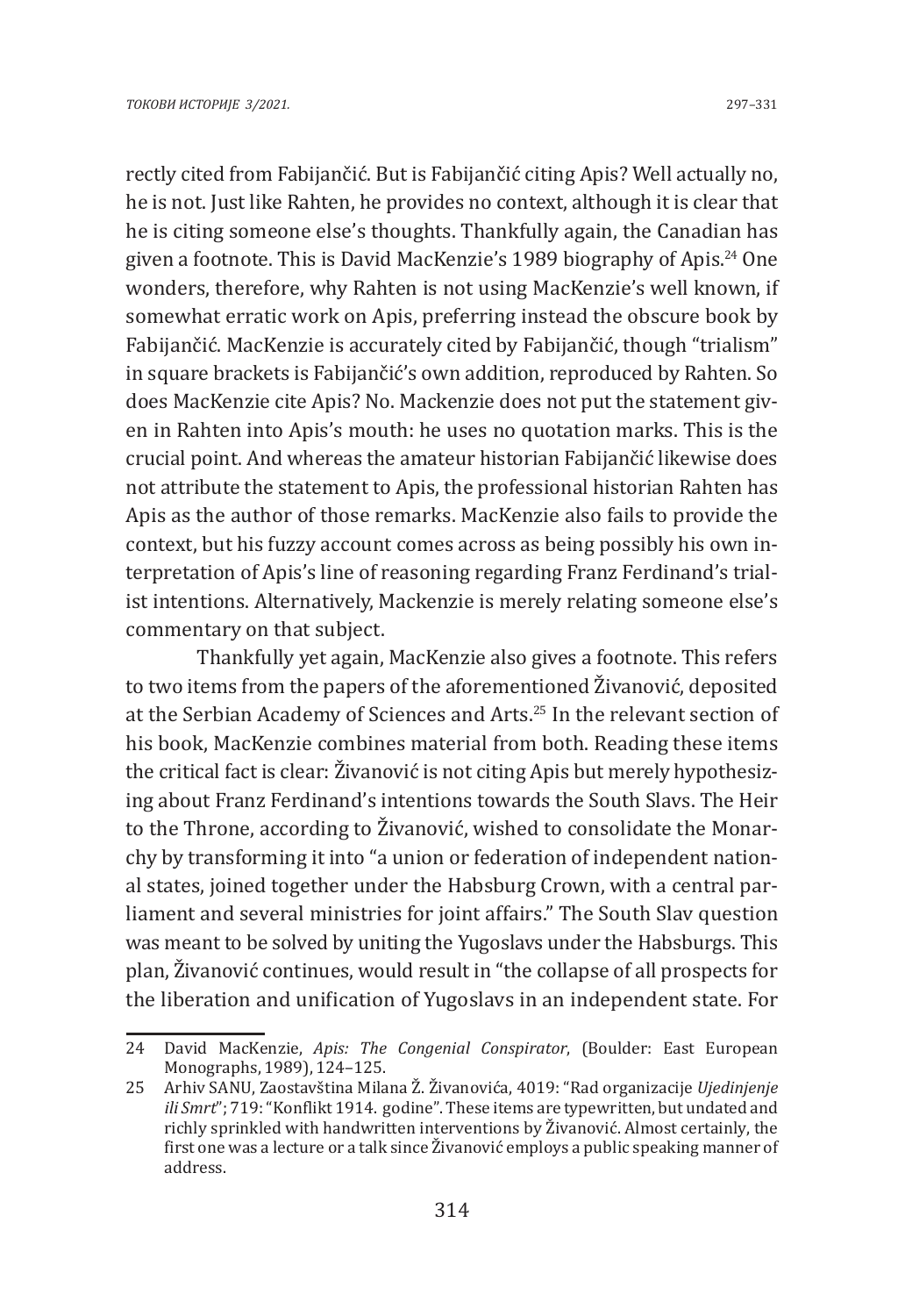Serbia, it would mean the end of its independence." Hence Apis and comrades resolved to eliminate Franz Ferdinand as the "immediate threat".<sup>26</sup>

And whereas Živanović told Albertini that Franz Ferdinand had been pushing trialism, he talks here about federalism. But such niceties do not matter. The bottom line is that Živanović – Apis's "worshipful nephew" as MacKenzie calls him – indulges in making personal and wholly unsubstantiated observations.<sup>27</sup> Accordingly, if anyone wishes to fully check the veracity of Rahten's sensational revelation that Apis himself had explained the Sarajevo assassination as his response to Franz Ferdinand's trialist plans, the road is convoluted and tough, to put it mildly. A doubting Thomas will first need to obtain a copy of Fabijančić's little known book as this is Rahten's bizarre source. He will then have to look up MacKenzie's admittedly standard work on Apis. But then, as the last step, he will have to travel to Belgrade to inspect MacKenzie's source in the archive. Scarcely any of Cornwall's "students and general readers" are likely to make even the first step. Only some very persistent specialist would be keen to go all the way to track down what turns out on inspection to be a major falsehood. Rahten's essay, certainly, is not a worthy specimen of what Cornwall advertises as "fresh research and thinking" in his collection.

In highlighting Franz Ferdinand's alleged trialist plan as the reason for his assassination, Rahten has merely recycled an old conspiracy theory. Which is why the title of another of the essays in Cornwall's collection sounds very promising: "Why did nobody control Apis? Serbian military intelligence and the Sarajevo assassination". The author is Serbian historian Danilo Šarenac whose 2014 book on Serbia and the First World War combines straight historical themes, military-technical matters (especially concerning guns), and the currently fashionable excursions into the culture of war remembrance.<sup>28</sup> His essay in this collection is praised by Cornwall in a letter to *The Times Literary Supplement* for providing "balanced research".29 Trouble is, there is almost no research in Šarenac's contribu-

*\_\_\_\_\_\_\_\_\_\_\_\_\_\_\_*

<sup>26</sup> Arhiv SANU, Zaostavština M. Ž. Živanovića, 4019: "Rad organizacije *Ujedinjenje ili Smrt"*, 9–10.

<sup>27</sup> MacKenzie, *Apis*, 126.

<sup>28</sup> Danilo Šarenac, *Top, vojnik i sećanje: Prvi svetski rat i Srbija, 1914–2009*, (Beograd: Institut za savremenu istoriju, 2014).

<sup>29</sup> 'The Habsburgs', Letters to the Editor, *The Times Literary Supplement,* 31 July 2020.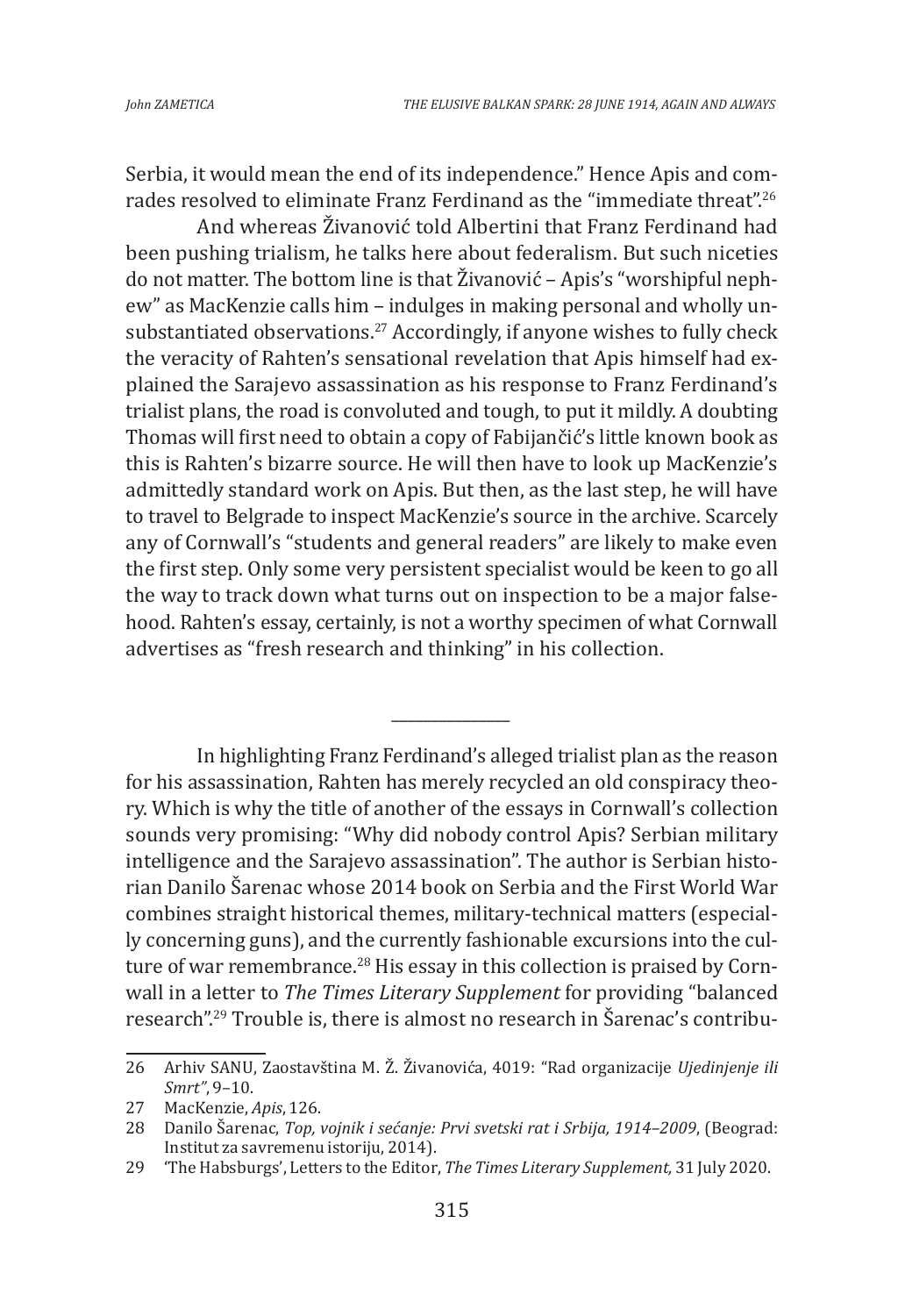tion: he tells us nothing new about either Serbian military intelligence or the Sarajevo assassination.

Šarenac himself writes that "no new sources are available" for his topic. Why bother, then, with this cobbling together of yet another account of the links between Serbia and the assassination of Franz Ferdinand? But lack of new evidence has never stopped a self-respecting historian, and indeed Šarenac hastens to add that "a more detailed analysis of the domestic Serbian social-political context can help us understand better the role of official and unofficial Belgrade in the Sarajevo plot." Specifically, the terrain he wishes to explore is that of civil-military relations in pre-1914 Serbia. He acknowledges that this subject has already been scrutinized by historians, but only "partially".<sup>30</sup> Due to the "complexity" of the domestic civil-military conflicts, he maintains, "much remains unresearched and unclear."

Unfortunately, rather than addressing this, Šarenac proceeds to rehash some of the all-too-familiar, well-researched themes: the political, economic and cultural rise of the Serbian society following the violent change of dynasty in 1903; the persistent political influence thereafter of Army officers associated with the coup; the long running affair regarding the proposed procurement abroad of modern artillery; the Austro-Serbian tariff war: the annexation of Bosnia-Herzegovina; the Balkan Wars; and, of course, the emergence in 1911 of a conspiratorial organization popularly known as "Black Hand". And if Šarenac adds absolutely nothing original to any of this, at least he feels the need to acknowledge that 1903 was not the watershed year as far as Serbia's foreign policy was concerned – a welcome statement given that so many historians have falsely interpreted the murder of the last Obrenović king as ushering in an aggressively nationalist and even pro-Russian course, all of which supposedly culminated in the Sarajevo assassination.

A good deal of Šarenac's essay is contained in the section entitled "The network of Serbian military intelligence". What is remarkable here are his allusions that routine intelligence activities conducted by Serbian officers amounted to some kind of misconduct or wrongdoing. For example, in building up his dossier of such activities, Šarenac discloses in all se-

<sup>30</sup> Šarenac lists the following works: Dušan T. Bataković, "Storm over Serbia: The Rivalry between Civilian and Military Authorities (1911–1914)", *Balcanica*, (Belgrade), vol. 44, 2013; Vojislav J. Vučković, "Unutrašnje krize Srbije i Prvi svetski rat", *Istorijski časopis*, (Beograd), vol. 14–15, 1963–1965; Radovan M. Drašković, *Pretorijanske težnje u Srbiji. Apis i "Crna ruka"*, (Beograd: Žagor, 2006).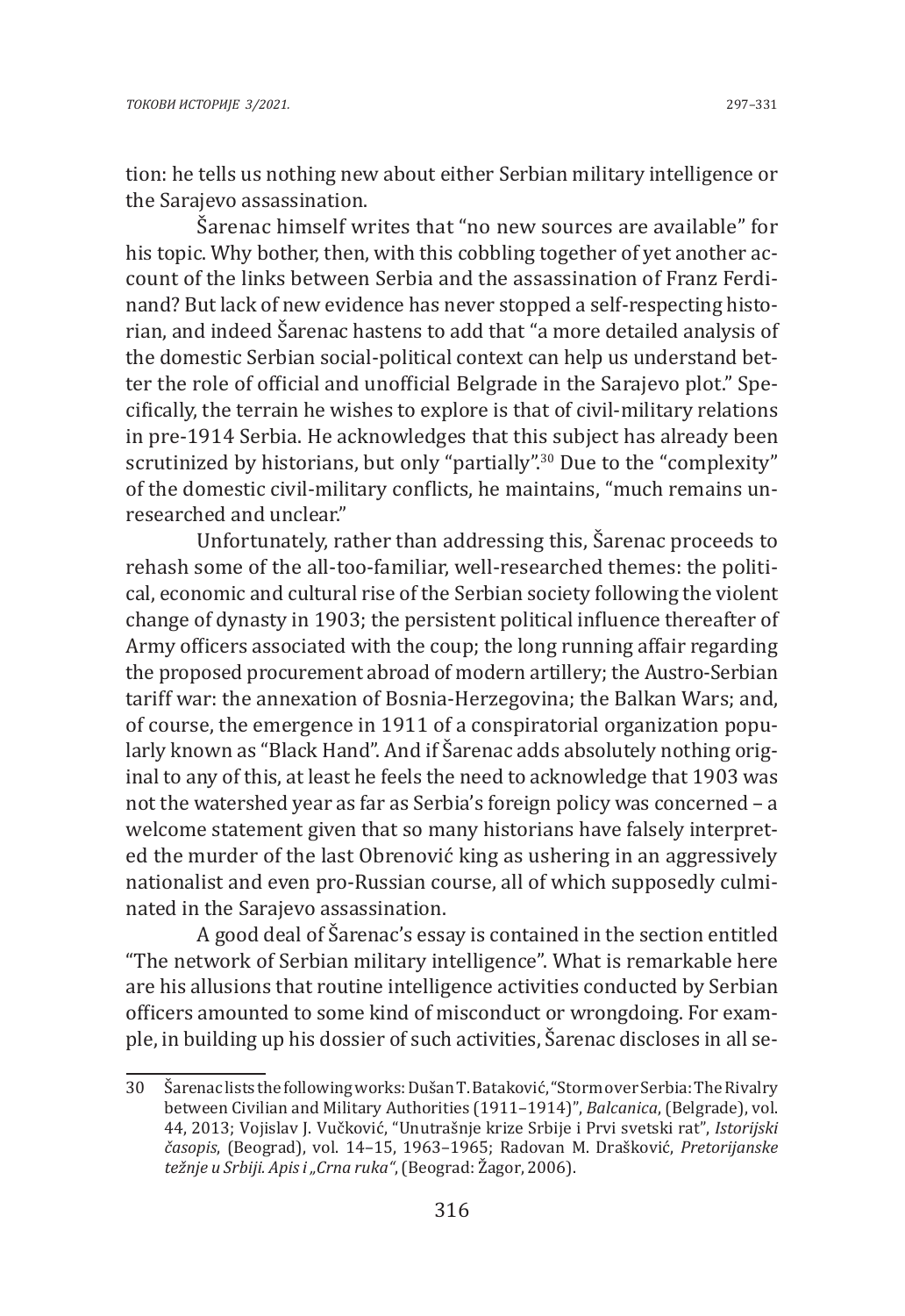riousness the astonishing fact that the Serbian military were keen to obtain "maps of the Turkish border regions". In a similarly breathless tone he refers to the Russian Chargé d'Affaires in Belgrade Vasily Strandtmann recalling in his memoirs that "Serbian agents" had in 1911 sent reports about the concentration of Austro-Hungarian forces along the border of the Sanjak of Novi Pazar. One is compelled to ask: so what? Is Šarenac perhaps suggesting that Serbia's military intelligence service should not have been collecting military intelligence? But that was its job. At any rate, it is with such "bits and pieces of the surviving sources", as he puts it, that he wishes to prove how Serbian military intelligence was "very active", especially in Bosnia-Herzegovina.

With regard to the latter, moreover, Šarenac insists that in those provinces Serbian intelligence had been very much alive even before Apis became its head in August 1913. He therefore questions Apis's subsequent testimony to the contrary. He cites Apis as stating, at his Salonika trial in 1917, that on taking on his new job he "found almost no organization in Bosnia." But that is not at all what Apis said. He actually said: "I found no organization whatsoever" ("nisam zatekao nikakvu organizaciju"). He did not specify Bosnia, he was more extensive since he talked of his intention to develop an intelligence service "on the territories of interest to us" ("na teritorijama koje su nas interesovale"). And he did not say "almost" – this is another addition by Šarenac, one which surely cannot inspire trust in his use of sources. Apis had been categorical that no organization existed.<sup>31</sup> Šarenac argues that Apis was merely relating his frustration at not finding any "high-profile agents". This actually sounds plausible and it begs the question why, in that case, has Šarenac tampered with the words of Apis in the first place. Of course there existed a Serbian intelligence gathering effort. The fact that military activities across the western border would have been monitored by Belgrade before 1913 requires no particular emphasis in the light of the contemporaneous Austro-Hungarian mobilizations during the Balkan Wars and indeed in the light of the tensions prevailing since the Bosnian annexation crisis.

Much of what Šarenac brings up has to do with pretty mundane operations: reports of movements of troops, contacts with agents and civilians, transports of messages from Serbia to confidants in Austria-Hungary, etc. But he also highlights the institution of the Officers Border Service, established in 1911 to enhance intelligence work in the frontier areas.

<sup>31</sup> See the source used by Šarenac: Borivoje Nešković, *Istina o solunskom procesu*, (Beograd: Narodna knjiga, 1953), 170.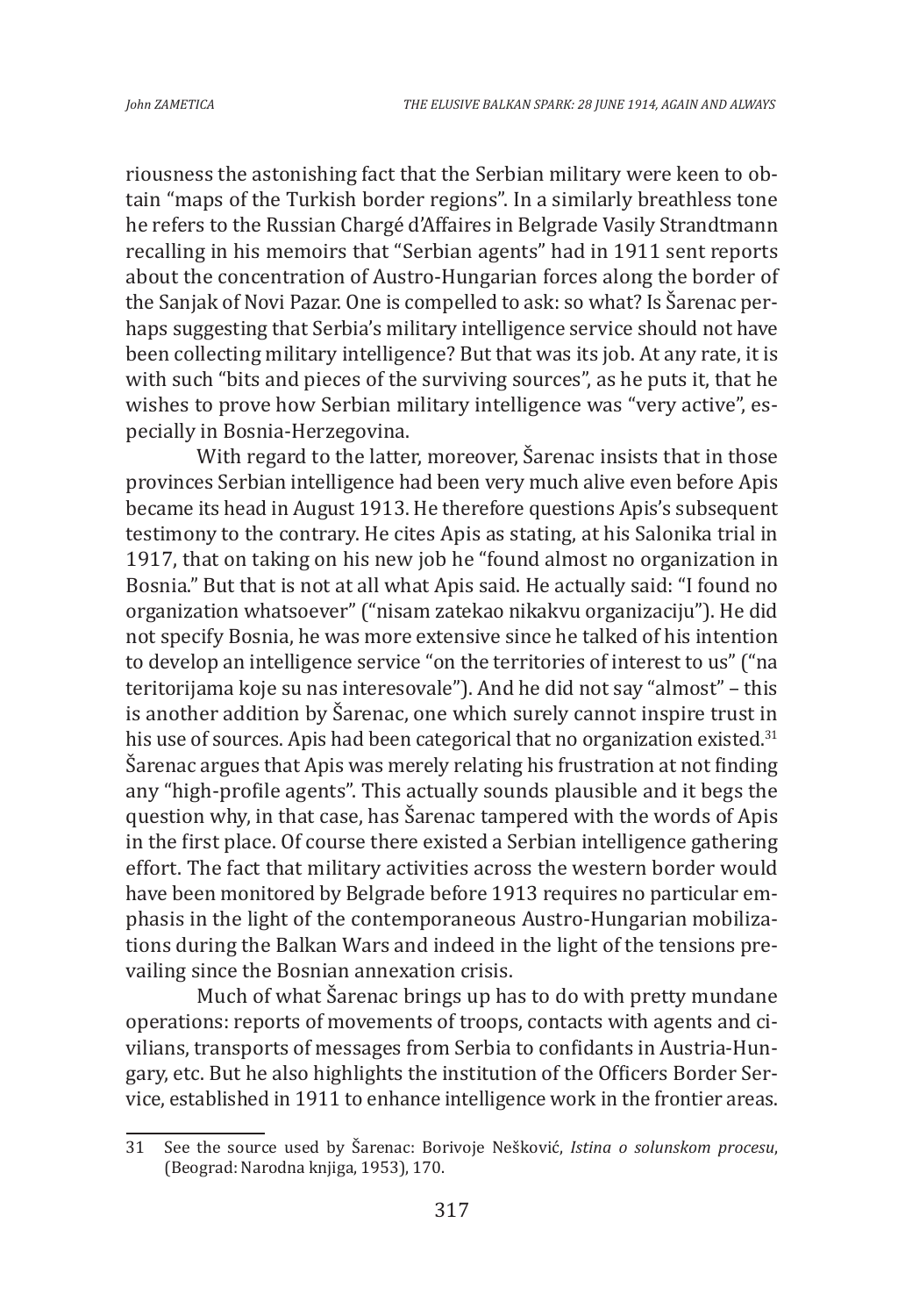What Šarenac is keen to show here is that all the officers assigned to those posts were members of Black Hand, enabling Apis to manipulate politically with sensitive data. Having thus shifted his focus somewhat away from Serbia's spying on Austria-Hungary to the domestic political scene, he misses an opportunity to make a much better case about Apis's appetite for making trouble at home. For he omits to explain that Radovan Drašković, on whose work he otherwise relies here, gives a rather different reason for the existence of the Officers Border Service. Drašković argues that the chief task of those officers was in fact to recruit supporters in Austria-Hungary under the pretext of patriotic enterprise, giving them military training in Serbia but then keeping them there to be used as a reliable force "at a decisive moment" during a domestic political overthrow.<sup>32</sup>

Šarenac's purported main theme, "Serbian military intelligence and the Sarajevo assassination" – the subtitle of his essay – merits barely three pages. Yet it is replete with factual errors and fanciful claims. A good example is his assertion that Apis knew of Franz Ferdinand's planned visit to Bosnia as early as September 1913, thanks to Rade Malobabić, his chief operative in Austria-Hungary: "That information had been released in March [1914], but Apis knew about it already in September 1913". What an intelligence coup by Malobabić that must have been, for in September 1913 not even Franz Ferdinand himself knew that he would be going to Bosnia the following summer. He only gave his assent to attend the manoeuvres in February 1914.<sup>33</sup> Šarenac does not provide his readers with evidence for his earlier timeframe.

Given that his essay pretends to offer new perspectives on the linkage between Serbian intelligence and the Sarajevo assassination, it is a tad excruciating to read the tired old stuff that Šarenac trots out. All the hackneyed keynotes are there: three Belgrade-based students from Bosnia (Princip, Grabež and Čabrinović) like visiting local pubs where they approach some unemployed Balkan Wars veterans, asking them for weapons; a contact is eventually established with Major Tankosić, Apis's righthand man; Tankosić is reluctant to help, but after persistent demands by the youths he talks to Apis; the latter gives free rein to Tankosić even though he knows that the target is Franz Ferdinand; weapons are handed to the students who are then helped to get across into Bosnia by military personnel on the border; when Apis informs other members of Black

<sup>32</sup> Drašković, *Pretorijanske težnje*, 145.

<sup>33</sup> Gerd Holler, *Franz Ferdinand von Österreich-Este*, (Wien–Heidelberg: Verlag Carl Ueberreuter, 1982), 174.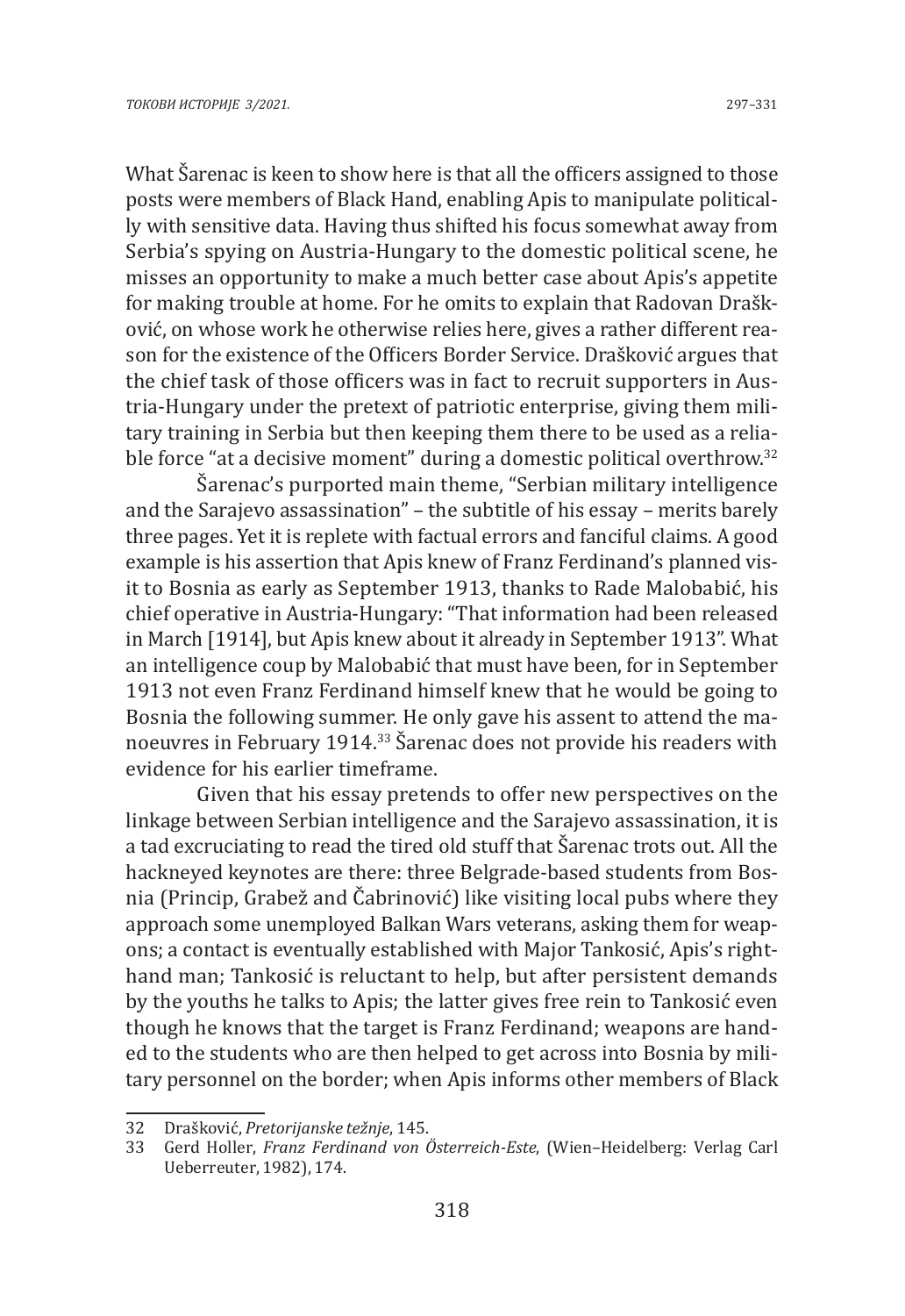Hand about the operation they object and Apis apparently tries to stop it but is unsuccessful – etc., etc.

This basic narrative has been endlessly recited for many years. Its central assumptions are that Tankosić notified Apis about the students' assassination plan, and that his boss gave the green light. But there is precious little evidence for this, and such evidence as has been paraded is hugely problematic.34 Šarenac himself puts it well: "It is true that all evidence linking Apis to the conspiracy is loose and circumstantial." However, this does not deter him from endorsing the above story line. And he disputes the recently expounded judgement that Apis was initially unaware of the assassination plot, its organization being an entirely private enterprise of the wayward Major Tankosić. According to Šarenac, "it is hard to imagine that Apis, who was powerful enough to approve the appointment of so many Serbian ministers of war, was not able to control one Serbian major". However, while historians invariably find many things "hard to imagine", this one regarding Tankosić is not a bit unimaginable: his recklessness, insubordination and proactive daredevilry has been extremely well documented by many sources.

Why is Šarenac so keen to keep Apis as the cardinal player in the Sarajevo assassination story? He helpfully offers the answer: "To exclude Apis from the Sarajevo assassination plan […] would mean seriously to ignore the entire Serbian pre-1914 context." Except that Šarenac does not understand this context. Having pointlessly bombarded his readers with unremarkable examples of Serbian military intelligence activity, he zooms in on spring of 1914 when a major crisis occurred in civil-military relations. This had to do with the so-called "Priority Decree", an attempt by the Serbian government to assert the primacy of civilian over military authorities on the new territories gained in the Balkan Wars. The whole affair has been thoroughly researched elsewhere. But it had nothing to do with either military intelligence or with the organization of Black Hand as such. What cannot be denied is that at this time of hightened tensions Apis was preparing a putsch, intending to inaugarate military rule in the country. When, however, he sent instructions for the commencement of the coup, his fellow officers, members of Black Hand, flatly refused to act. Lo and behold, Serbian officers actually stood up in defence of the constitutional order. Šarenac describes their rebuff of Apis as "strange". In reality, as these events showed, what the famous Serbian militarist, "Praetorian" clique amounted to in 1914 was just Apis and a few blindly loyal

<sup>34</sup> For details, see: Zametica, *Folly and Malice*, chapters 11–12.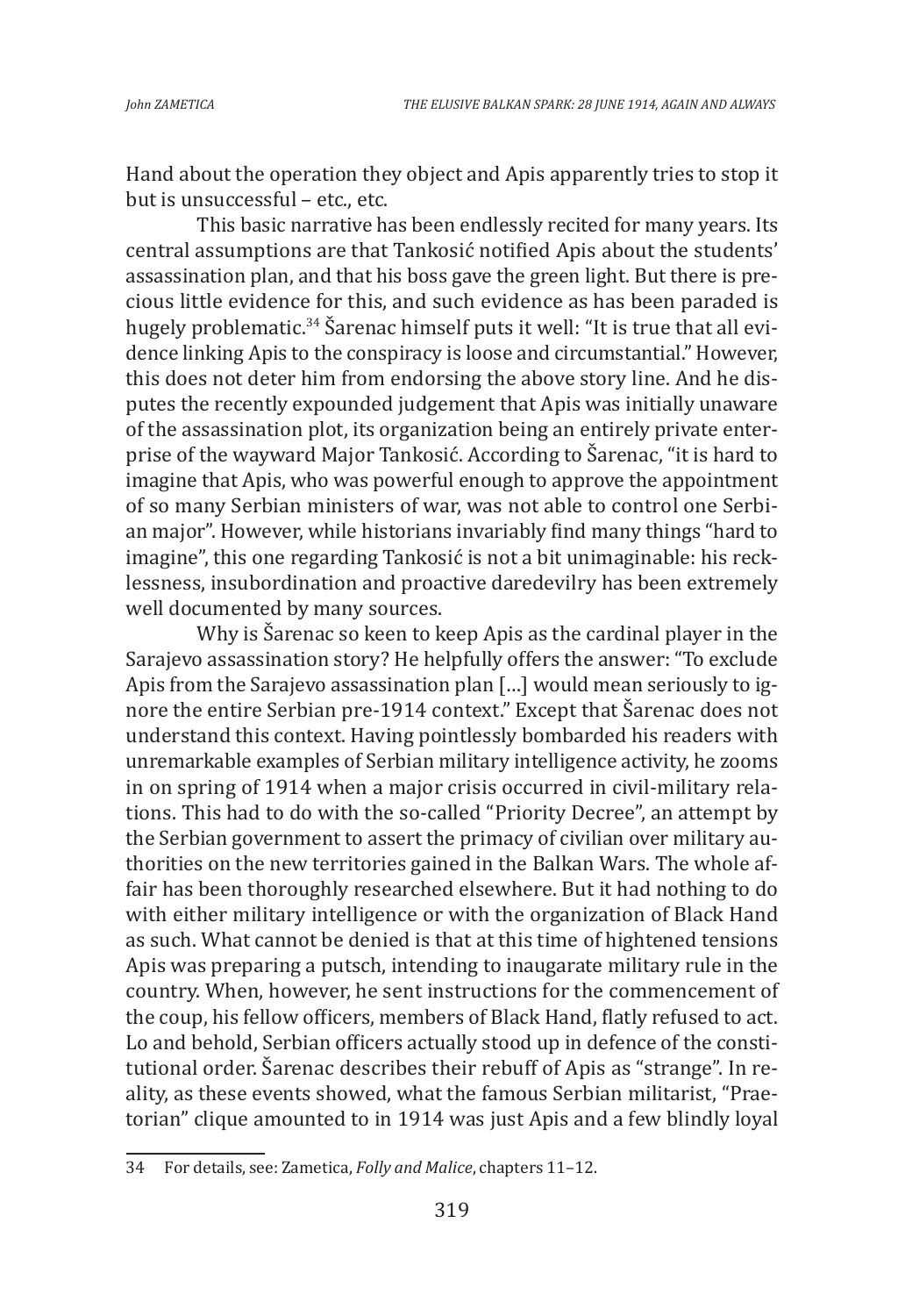In painting his picture of strained civil-military relations in Serbia, Šarenac is on more relevant ground when he refers to the complaints by Serbian civilian authorities in the areas adjoining Bosnia about the conduct of local Army officers in June 1914. Again, this episode was researched by Vladimir Dedijer as long ago as 1966.<sup>35</sup> Serbian officials on the ground had alleged that Army officers had overseen the transport of arms across the border into Bosnia. Anxious about possible repercussions for relations with Austria-Hungary, the government of Nikola Pašić in Belgrade investigated the case. In a report he wrote on 21 June Apis admitted that he had given his chief spy Malobabić four revolvers, but only for the purpose of self-defence of Malobabić's couriers and confidants, and he complained about the interference of Serbian police with Army activities.36 This incident, indeed, speaks something of the problematic nature of civil-military relations in Serbia, but to argue, as Šarenac does, that in June 1914 Serbian officials and Army personnel in the frontier area "were on the verge of a full-scale conflict" is surely an exaggeration, investing the matter with a degree of drama that simply was not there.

Towards the very end of his essay, Šarenac finally spells out what his discussion was meant to demonstrate: "The Sarajevo assassination can therefore be seen as one episode in the domestic power struggle between the Serbian government and the military." Just like that. Sensing perhaps that this will not do, he offers a speculative explanation why Apis had made "welcome arrangements for the Archduke". The idea behind the assassination plot, he suggests, was not to assassinate, rather it was "specifically calculated" to harm Pašić's government by creating yet another difficulty with the Austrians: "By adding his support to a group of young men aged sixteen to twenty who had never before shot at any live target, Dimitrijević was setting the stage for a diplomatic scandal rather than trying to provoke a Serbian-Austrian war."

<sup>35</sup> Vladimir Dedijer, *The Road to Sarajevo,* (London: MacGibbon & Kee, 1967), 390– 392. For a much more detailed treatment, see Dedijer's revised account: Vladimir Dedijer, *Sarajevo 1914*, vol. 2, (Beograd: Prosveta, 1978), 111–121. For a more recent analysis, see: Mile Bjelajac, *1914–2014: Zašto revizija?* (Novi Sad: Prometej, 2019), 59–74.

<sup>36</sup> Those four revolvers were Nagans, not to be confused with the four Browning pistols carried by the Sarajevo assassins. See: Bjelajac, *1914–2014: Zašto revizija?*, 69–70.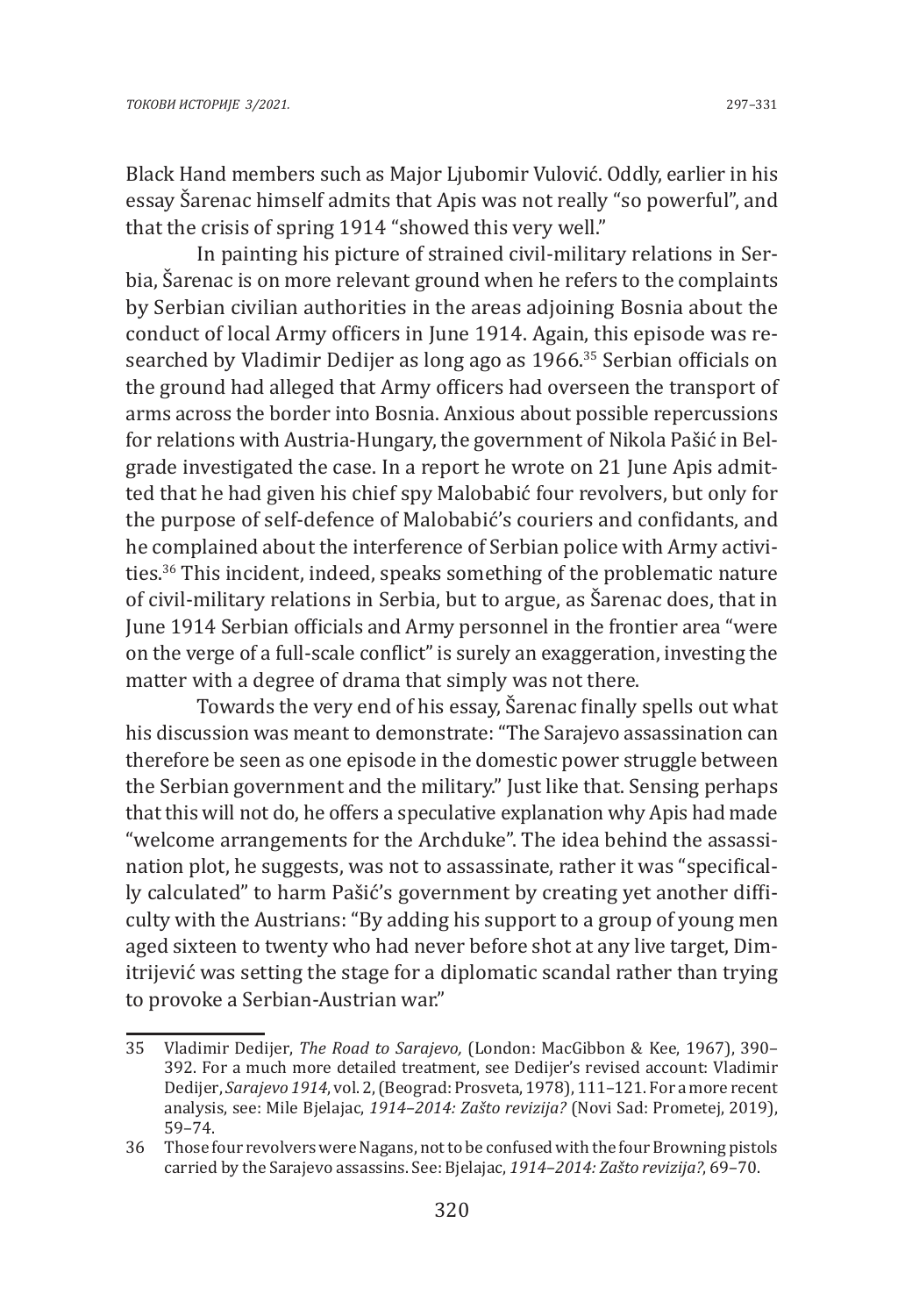This, then, is apparently Šarenac's "new light on the Serbian political-military power struggle of 1914" that Mark Cornwall is enthusing about.37 Except that it is neither new nor in the least enlightening. Writing his work on Apis and the Black Hand in the 1960s, Radovan Drašković was the true author of this conjecture concerning the motive behind the assassination plot. Apis, Drašković suggested, may have believed that absolutely no harm could come to the Archduke as he was so well protected; the assassins, nevertheless, were bound to try something, and that would suffice for Austria to get incensed and demand satisfaction from Serbia once it became established that the offenders had come from that country; given that Austria deplored the Russophile orientation of Pašić's Radical Party, it would demand the removal of the government and of the Radicals in general.<sup>38</sup>

Here, Šarenac does not acknowledge Drašković whose work he nonetheless exploits in different contexts. At any rate, unlike Šarenac, Drašković implicitly rejected his own theory about the assassination plot. He referred to a well-known 1915 statement by Apis that, when he approved the action in Sarajevo, he thought it would be impossible for it to succeed or even take place. Drašković commented: "To send people with four revolvers and six bombs across the border with the task to kill the Austrian Heir to the Throne, and then to console oneself that they would nevertheless not be in a position to carry out the deed is, to put it mildly, laughable."39 Indeed. Historians are understandably keen to generate interest in their specific fields of study, they feel obliged to churn out papers on the anniversaries of historical events, and they rather like going to international conferences to present their work. But we could and should have been spared this effort by Danilo Šarenac.

In sharp and welcome contrast, there are several essays in Mark Cornwall's collection that give a powerful impression of reliability, quality and authoritative judgement. Such, for example, is the piece by Robin Okey: "*Mlada Bosna*: The educational and cultural context". Okey is the author of a major study of the Habsburg "civilizing mission" in Bos-

*\_\_\_\_\_\_\_\_\_\_\_\_\_\_\_*

<sup>37</sup> 'The Habsburgs', Letters to the Editor, *The Times Literary Supplement*, 31 July 2020.

<sup>38</sup> Drašković, *Pretorijanske težnje*, 193.

<sup>39</sup> *Ibid*., 197.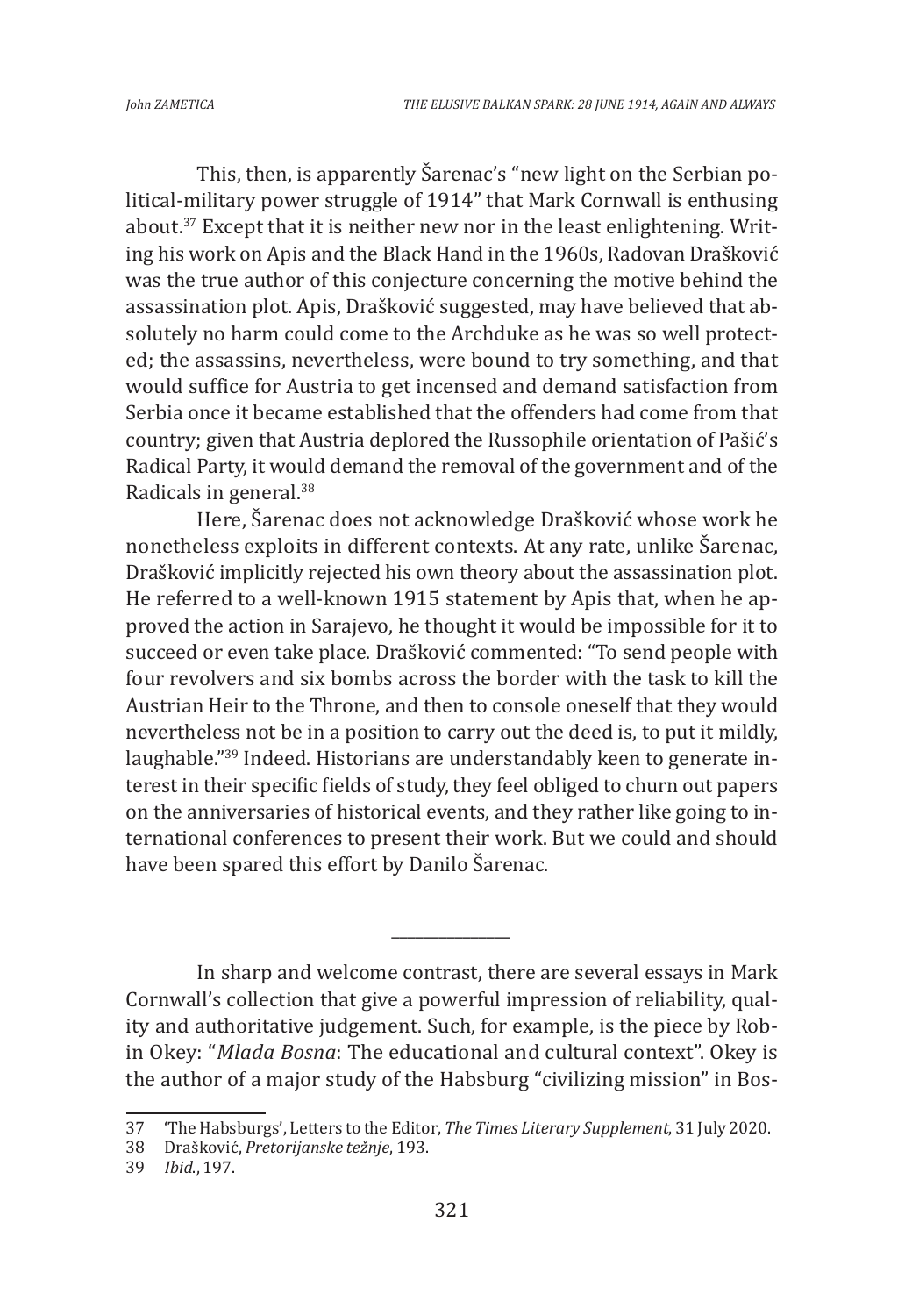nia-Herzegovina, unsurpassed for its depth of scholarship.<sup>40</sup> In this essay, he is principally concerned with highlighting the different roots of the anti-Habsburg revolt by Bosnia's student youth, loosely grouped in a movement that became known as "Young Bosnia". He emphasizes the "colonial aspect" of the Austro-Hungarian occupation of Bosnia-Herzegovina which inevitably produced psychological alienation between largely uneducated locals and foreign officials. The sense of being "second-class citizens in their own land" was hardly abated by the fact that the educational system produced paltry numbers of native administrators, and then only in the lowest ranks. Okey discusses four mainsprings for the phenomenon of Young Bosnia: (1) the progressive ideas received via Bohemia and Croatia; (2) the Balkan traditions of resistance; (3) the ideas of revolutionary socialism, of Russian populism and anarchism, and of radical philosophers such as Nietzsche; and (4) the Yugoslav idea which was in fact a revolutionary creed and which was "winning out in the immediate backdrop to the Sarajevo assassination." These themes are developed by Okey with an enviable elegance and grasp of relevant detail. He gives an interesting example of how Habsburg officialdom refused to recognize what was happening with the Bosnian students. A report in 1912 pointed out the autonomous character of the nationalist youth, arguing that the nationalist elders were not controlling it and were in fact distrusted. The report was then "quietly filed away."

Okey also makes comparisons and finds parallels between Young Bosnia and other, colonial-context interactions between natives and foreign rulers, among others in India and in Egypt under Lord Cromer. He draws attention not only to the dialectic between the attraction of modern ideas and the loathing of foreign rule, but also to the foreign rulers' convenient rationalization of their rule over others as an undertaking "on behalf of progress". Such claims of legitimacy pertained very much to Habsburg-ruled Bosnia-Herzegovina, where the occupiers regarded the native population "in many ways like other non-European populations of the age." Reading Okey's essay, one cannot help making the correlation that Kipling's "white man's burden", in this case the Habsburgs' burden, paradoxically involved even some white people in pre-1914 Europe.

Another virtuoso contributor to this collection is Lothar Höbelt, Professor of modern history at Vienna University. Among Höbelt's many works, perhaps the outstanding one is his 2015 study of Austro-Hungarian

<sup>40</sup> Robin Okey, *Taming Balkan Nationalism: The Habsburg 'Civilizing Mission' in Bosnia, 1878–1914*, (Oxford: Oxford University Press, 2007).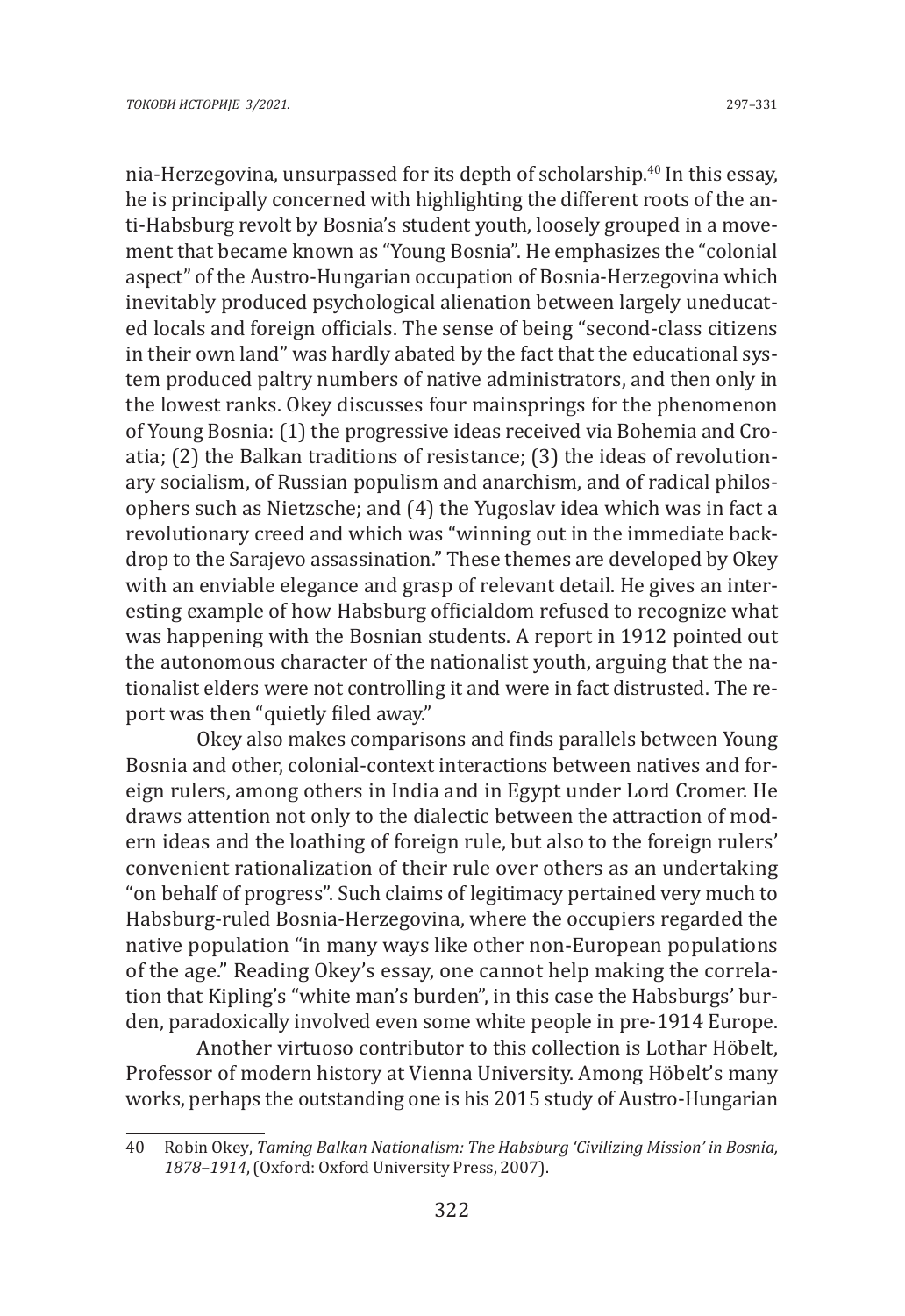policies and politics during the First World War.<sup>41</sup> His essay ("Why fight a Third Balkan War? The Habsburg mindset in 1914") emphatically brushes aside any war guilt debate: "The Habsburgs did, in fact, start the Great War." And he cautions against assumptions that Austria-Hungary went to war because of the internal problems in its "southern provinces" since, as he points out, no revolutionary situation existed and the politicians in Bosnia "simply hedged their bets."

What Höbelt explores here is mainly the reasoning behind Vienna's decision for war in 1914 – as opposed to some earlier date when the circumstances might have been more favourable. Timing rather than motivation is what interests him. Nevertheless, he does address the question of why Austria-Hungary, a Great Power, should "feel threatened by a midget like Serbia". And while he stresses that Serbia in itself posed no "real threat", he reminds that what the Habsburg elite viewed with horror was the prospect of Serbia spearheading "a new League of aggressive Balkan states." All of which, incidentally, is scarcely in harmony with Cornwall's thesis of the South Slav question as "a major cause" of the war. Höbelt thus identifies the real provenance of the war: the Balkans as the playing field for the maintenance of Austria-Hungary's Great Power status. Austria-Hungary, he writes, "was a Balkan state, its Great Power position at least partly dependent on its position in the Balkans". As for the timing, Höbelt scrutinizes two major determinants. One was the Habsburgs' diplomatic fiasco during the Balkan wars, 1912–1913, which left its two potential allies in the region, Romania and Bulgaria, resentful and suspicious towards Vienna. By 1914, the "dirty work" in the Balkans would have to be done by the Monarchy itself. The other one was in fact financial. The mobilizations of the army during those wars proved a huge burden on Austria-Hungary's resources. They had cost the Austrians "more than the whole dreadnought squadron they had ordered to impress the Italians." Continuing to contain Serbia in this fashion would have severely weakened Vienna's ability to confront, say, Russia. The assassination in Sarajevo brought a new Balkan crisis, and the decision was taken to go to war "rather than go through the motions of all the pointless 1912–13 manoeuvres again."

Franz Ferdinand, the target of that assassination, is the subject of a further admirable essay in this collection: "Franz Ferdinand: Power and image", by Alma Hannig, of the University of Bonn. In 2013 Hannig published an insightful and finely balanced biography of the Archduke, one that will

<sup>41</sup> Lothar Höbelt, *"Stehen oder Fallen": Österreichische Politik im Ersten Weltkrieg*, (Wien–Köln–Weimar: Böhlau Verlag, 2015).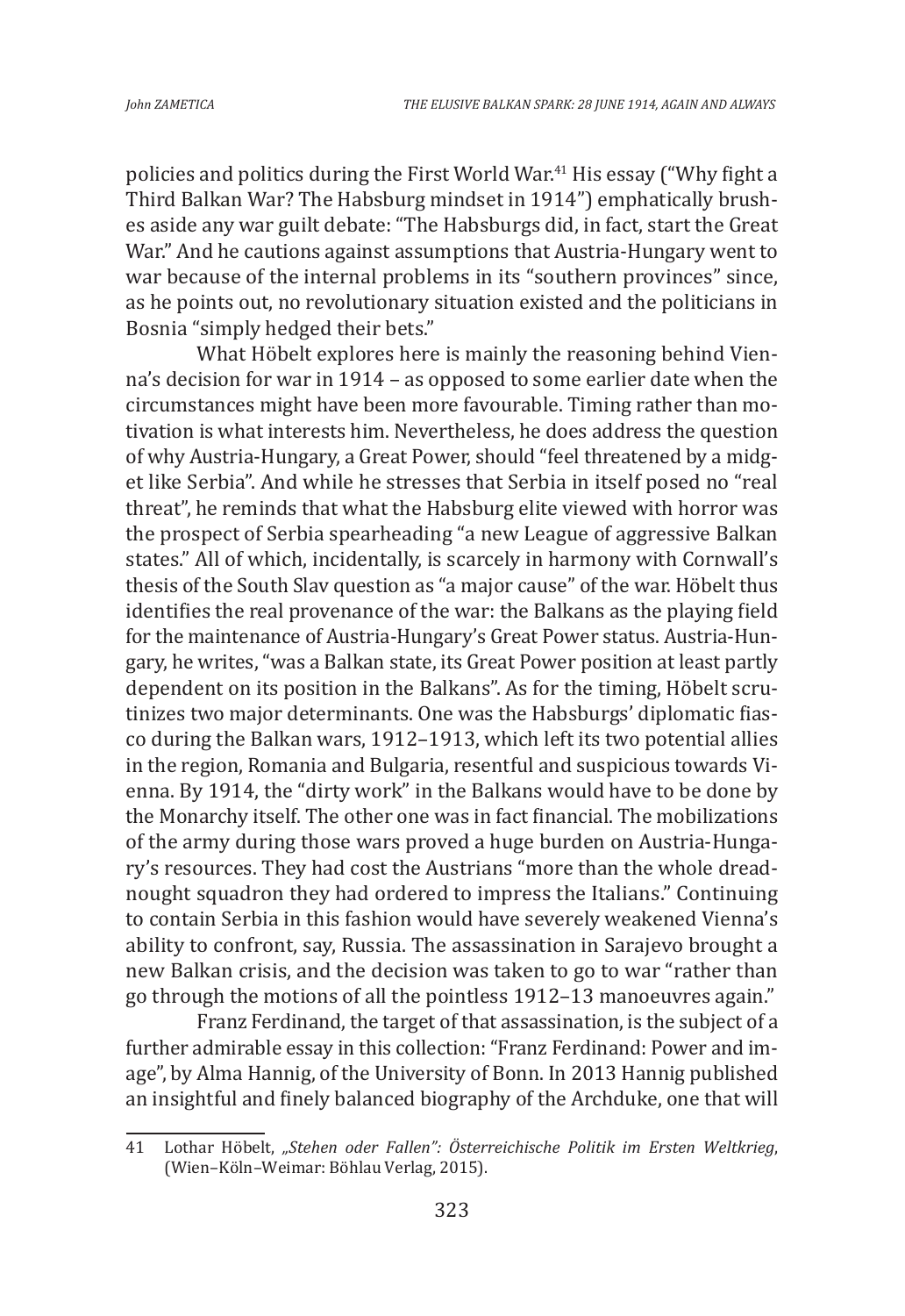surely become a standard work.<sup>42</sup> In it, she rejects the claims that he had seriously planned to reform the Monarchy in the trialist sense. Long after such plans had been put *ad acta*, he merely allowed the trialist noises to be aired in public as a means of blackmailing the Hungarians.<sup>43</sup> Most importantly, Hannig's biography deals decisively with the pronouncements repeated *ad nauseam* to the effect that Franz Ferdinand was a "Prince of Peace" (*Friedensfürst*) whose murder removed the only man capable of securing peace in 1914. "It is amazing", she writes, "that no one has so far knocked down this myth." For there exists sufficient evidence that Franz Ferdinand was "no convinced pacifist" and that he considered war as a "definitely legitimate means of politics".<sup>44</sup>

Here, Hannig's essay focuses mostly on the impressive structure of power and influence that Franz Ferdinand managed to build as heir apparent through his famous military chancellery at Belvedere. But the essay also delves into the domestic and foreign policy aspects of his plans and actions. With regard to his future schemes for the Empire, Hannig considers that he intended to secure equal rights for all the nationalities of the Monarchy, but that this was really in order to break Magyar hegemony in Hungary. She underlines the Archduke's "general disdain for parliaments, democracy and universal male suffrage." Inclined towards autocratic rule, he relied on the old feudal structures and a strong army, thus failing, like many in the Habsburg elite, to "recognize the signs of the times". In external affairs, Hannig illustrates how Franz Ferdinand had succeeded in building something of a power base through his personal contacts with foreign rulers such as the Romanian King Carol, and especially through his warm friendship with the German Kaiser, Wilhelm II. Nevertheless, she also points out that his animosity towards some foreign countries (such as republican France) and some heads of state (especially Ferdinand of Bulgaria) was "not only irrational but dangerous and blinkered." In the concluding section, Hannig cannot resist to state that, for all his networks, it "remains an open question" whether Franz Ferdinand would have had a guaranteed smooth transition following the death of Franz Joseph.

The essays by Höbelt and Hannig provide no evidence whatsoever in support of Cornwall's unproven assertion about the South Slav question being "a major cause" of the war. True, Okey's essay correctly identifies the Yugoslav ideology as one of the impulses in the evolution of Young

<sup>42</sup> Alma Hannig, *Franz Ferdinand. Die Biografie*, (Wien: Amalthea Signum Verlag, 2013).

<sup>43</sup> *Ibid*., 101.

<sup>44</sup> *Ibid*., 172.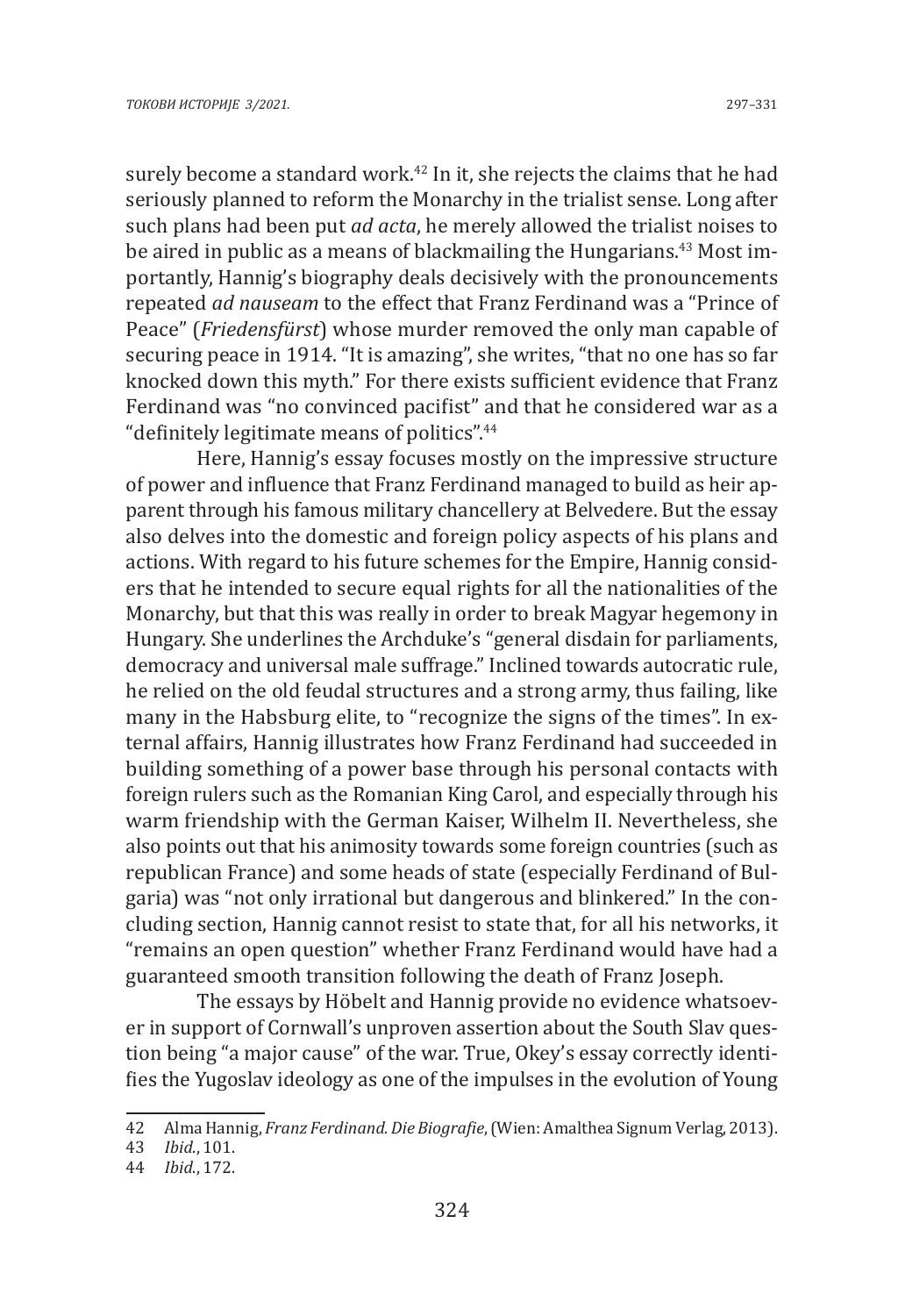Bosnia. But this was no factor at all in Habsburg calculations after 28 June. Höbelt's conclusion that in 1914 Vienna saw the political situation in Bosnia as stable does not leave much room for proclaiming the Southern Slav issues as preliminaries for war. In June–July 1914 the decision makers in Austria-Hungary were obsessed by the vision of a Russian-backed Serbia heading an alliance of Balkan states, and not by any threat connected with Yugoslav matters. The famous Matscheko memorandum illustrates fully the dread felt in Vienna about what it perceived as its rapidly deteriorating regional position. Its discussion of Serbia merely concludes that it stood fully under Russian influence. The main weight of its analysis, however, focuses on the likely re-orientation of Romania towards Russia. The jitters in Vienna did not relate to some kind of domestic, South Slav movement aiding Serbia's expansionism, but rather to what diplomats interpreted as hostile Russian (and French) activities in the Balkans.

Some scholars still ignore such evidence. T. G. Otte, another of Cornwall's contributors, writes that Vienna's fear of unchecked Serb nationalism accelerating "the centrifugal forces within the empire" was a powerful stimulant in the July crisis. Except that the relevant documents do not paint such a picture. They show compellingly that in July 1914 Austria-Hungary saw Russia as its chief enemy in the Balkans, not Serbia. Countries such as Serbia, Romania and Bulgaria were seen purely as elements in the wider regional game of the Great Powers. Otte himself more or less admits this: "Geography made Serbia a vital piece in the international jigsaw, especially so in the event of the complete crumbling of Ottoman power and the further decline of Austria-Hungary." Otte may well be right in describing the conduct of Austria-Hungary as being more akin to a "greater regional power" than that of a European Great Power. Of course, unlike the other European Great Powers, including Italy, Austria-Hungary's space for manoeuvre only extended to its immediate neighbourhood in the south-east. But its rivals there were still the Great Powers of Europe: Russia, France and Italy.

Professor Otte, however, is justly seen as one of the world's leading experts on the July crisis.<sup>45</sup> His essay here ("Six powers appalled by war: The July crisis and the limits of crisis management") demonstrates rather convincingly that in the weeks after Sarajevo the European diplomats operated within a framework of action that had been considerably reduced since the previous crises. This was true especially as regards Germany's

<sup>45</sup> See: T. G. Otte, *July Crisis: The World's Descent into War, Summer 1914*, (Cambridge: Cambridge University Press, 2014).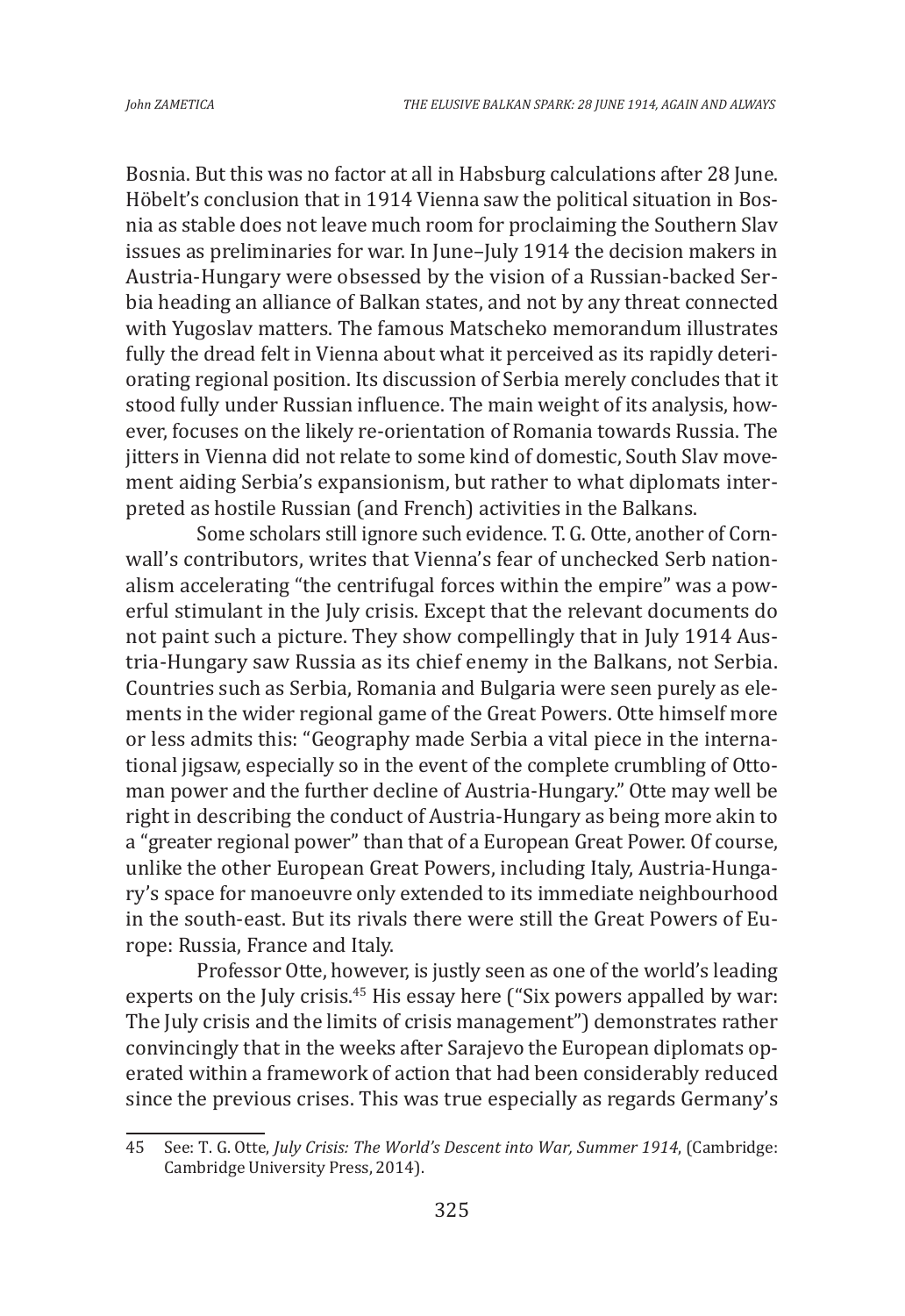relationship with its declining ally Austria-Hungary, since by July 1914 the former could not allow to let the latter become further weakened. Similarly, France was determined to preserve its alliance with Russia and uphold it against Germany, giving it in July what came close to a French version of Berlin's "blank cheque" to Vienna. Of all these powers, however, "Austria-Hungary alone was intent on war after Sarajevo." To Otte's valid points this reviewer would add another critical element in the explosive equation: after the annexation fiasco of 1908–1909, Russia could not afford another humiliation without abdicating its position as a Great Power. And Otte is entirely right in pointing out the decay of Austria-Hungary as the harbinger of trouble for the continent of Europe: "How to manage the process of the Austro-Hungarian succession was one of the unsolved questions of Great Power politics on the eve of the war."

Reasons of space prevent a review of the remaining essays in Cornwall's collection. They are in any case of marginal interest in the context of either the South Slav question or the much wider terrain of the origins of the First World War. As with most such collections, some of the essays stand out while others are quickly forgotten. But only experts are likely to profit from reading some of them. Overall, this is not suitable learning material for Cornwall's "students and general readers". Especially not the latter. What are they to make, for example, of Andrej Rahten's claim that Franz Ferdinand was murdered on account of his support for trialism when another contributor, Danilo Šarenac, informs them that the Archduke was not meant to be killed at all? Some might conclude that the study of history is a waste of time. It is to be hoped that most will view the reconstruction of bygone events as perhaps not easy, but nevertheless preferable to paying no attention to them.

*\_\_\_\_\_\_\_\_\_\_\_\_\_\_\_*

#### **Summary**

The enduring interest of the historical profession in the immediate origins of the First World War is demonstrated yet again in this collection of essays edited by Mark Cornwall. Thus the Sarajevo assassination, the event that "sparked" the conflict, figures prominently as the ineluctable reference point for several essays analysing the wider issues involved. Mark Cornwall places it in the context of the Southern Slav question which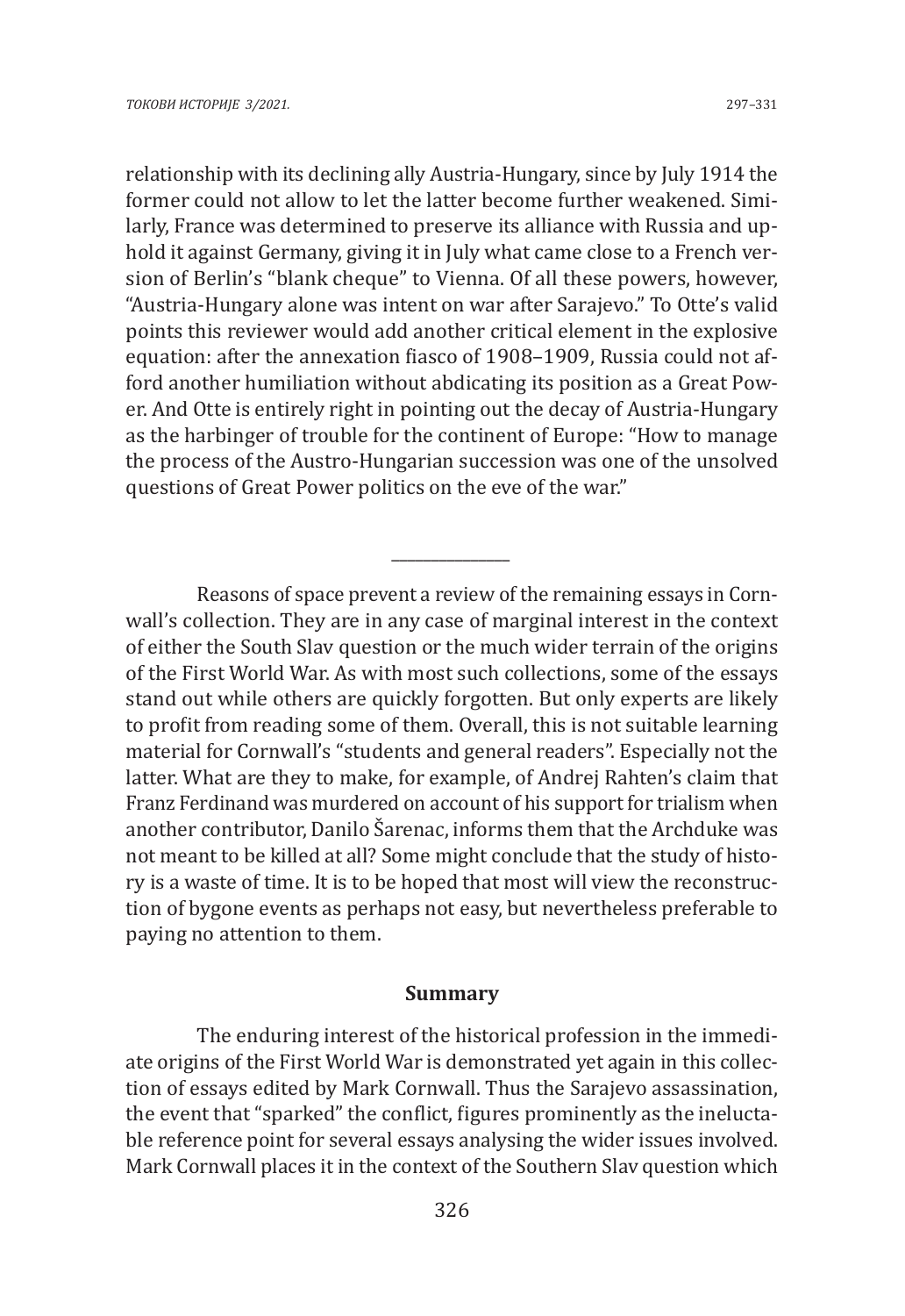he considers to have been "a major cause" of the war. This thesis, however, remains unproven. In laying a heavy emphasis on Serbia as an existential threat to Austria-Hungary, Cornwall fails to take into account the serious regional problems that the Empire was facing in the Balkans by the early summer of 1914, a situation that threatened its Great Power status. He is also unable to substantiate the presumption that Serbia was actively pursuing a policy aimed at amputating parts of Austria-Hungary. Lothar Höbelt, a contributor to this volume, by contrast argues that Vienna's decision for war was not in consequence of any problems in the southern provinces. He sees the Balkans as the arena in which Austria-Hungary was determined to maintain its Great Power position. Andrej Rahten, like Cornwall, concentrates on the Southern Slav question, his focus being on the "trialist" reform plans supposedly championed by Archduke Franz Ferdinand and his advisers. Those plans, envisaging the creation of a third, Croatian-led Southern Slav unit within the Empire, were according to Rahten seen in Serbia as a major danger. Rahten further suggests that the Sarajevo assassination should be understood in the context of this perception. But Rahten's arguments are deeply flawed. The evidence that he produces to show Franz Ferdinand's support for trialism turns out to emanate from a demonstrably untrustworthy source. Moreover, he attributes to Dragutin Dimitrijević Apis himself a statement expressing disquiet about the Archduke's trialist reform plans, ostensibly made by the former after the Sarajevo assassination. On closer inspection, however, the statement in question is revealed as a speculative comment made decades later by Apis's nephew Milan Živanović. The essay by Danilo Šarenac purportedly deals with Serbian military intelligence and the Sarajevo assassination, though its main themes have in fact little or nothing to do with the assassination itself. These cover Serbia's internal politics and crises after the 1903 coup, with particular emphasis on civil-military relations and the Serbian military intelligence network. Only towards the very end of his essay does Šarenac venture to hypothesize that Apis had organized the assassination, not in order for it to succeed, but rather to create a diplomatic problem with Austria for his enemy the Prime Minister Pašić.

#### **Sources and Literature**

Arhiv SANU. Zaostavština Milana Ž. Živanovića: 4019, "Rad organizacije Ujedinjenje ili Smrt"; 719, "Konflikt 1914. godine".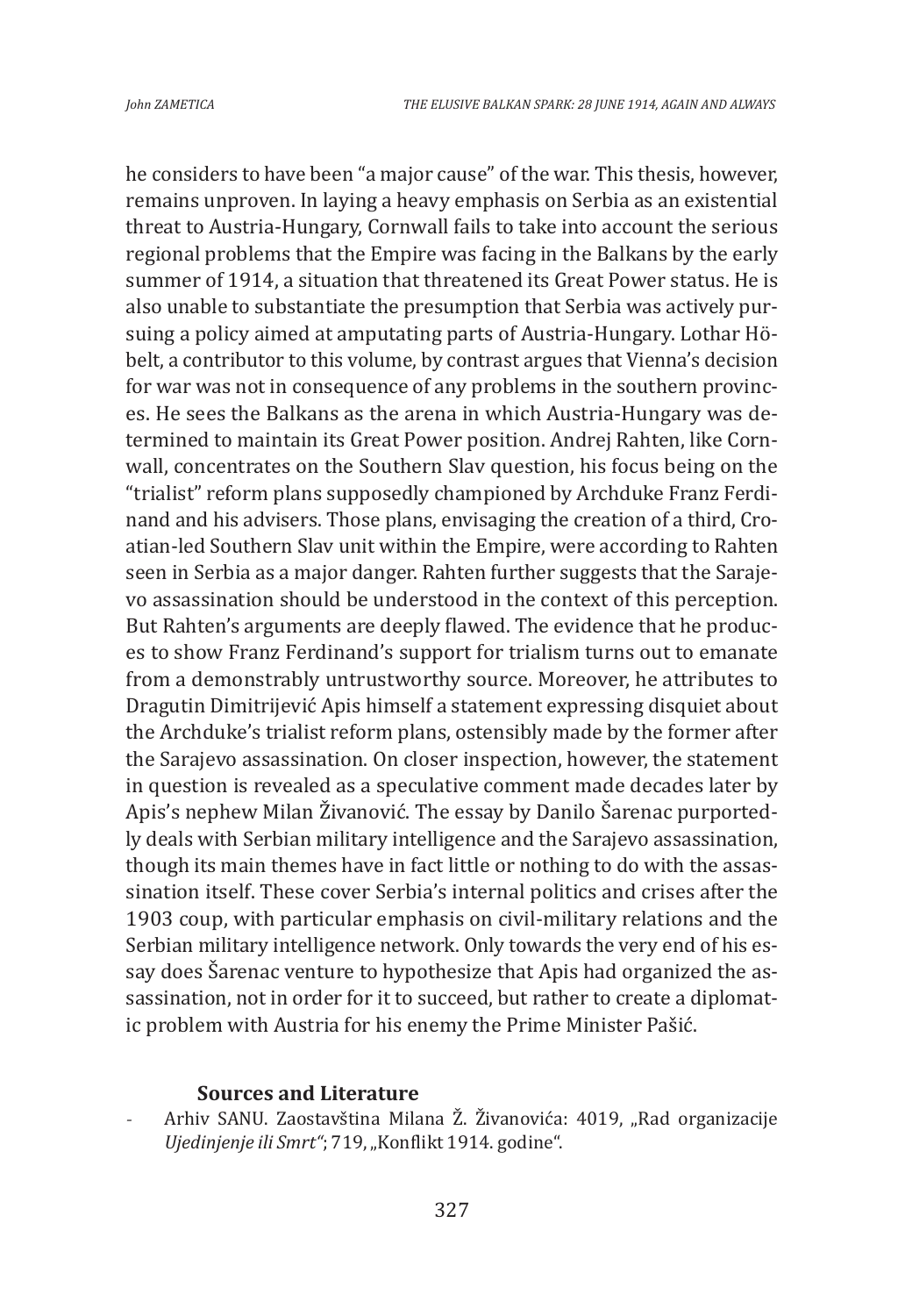- Aichelburg, Wladimir. *Erzherzog Franz Ferdinand von Österreich-Este 1863– 1914: Notizen zu einem ungewöhnlichen Tagebuch eines außergewöhnlichen Lebens.* Wien: Verlag Berger Horn, 2014.
- Albertini, Luigi. *The Origins of the War of 1914*, Vol. 2. London: Oxford University Press, 1952.
- Bakić, Jovo. *Ideologije jugoslovenstva između srpskog i hrvatskog nacionalizma 1918–1941.* Zrenjanin: Gradska narodna biblioteka "Žarko Zrenjanin", 2004.
- Bataković, Dušan T. "Storm over Serbia: The Rivalry between Civilian and Military Authorities (1911–1914)". *Balcanica* (Belgrade), vol. 44, 2013. doi: 10.2298/BALC1344307B
- Bjelajac, Mile. *1914–2014: Zašto revizija?* Novi Sad: Prometej, 2019.
- Clark, Christopher. *The Sleepwalkers: How Europe Went to War in 1914.* London: Allen Lane, 2012.
- Clark, Christopher. "The Balkan Inception Scenario: Serbia and the Coming of War in 1914". *Bid for World Power? New Research on the Outbreak of the First World War,* eds*.* Andreas Gestrich, Hartmut Pogge von Strandmann. Oxford: Oxford University Press, 2017.
- Cornwall, Mark. "Between the Wars: King Nikola of Montenegro and the Great Powers, August 1913 – August 1914". *The South Slav Journal* (London): Part I, Spring–Summer 1986, Vol. 9, No. 1–2; Part II, Autumn–Winter 1986, Vol. 9, No. 3–4; Part III, Spring 1987, Vol. 10, No. 1.
- Cornwall, Mark. "Introduction" to: Andrej Mitrović. *Serbia's Great War, 1914– 1918.* London: Hurst & Company, 2007.
- Cornwall, Mark. "Serbia". *Decisions for War 1914*, ed. Keith Wilson*.* New York: St. Martin's Press, 1995.
- Cvijić, Yovan. *The Annexation of Bosnia and Herzegovina and the Serb Problem.* London: Horace Cox, 1909.
- Dedijer, Vladimir. *Sarajevo 1914,* Vol. 2. Beograd: Prosveta, 1978.
- Dedijer, Vladimir. *The Road to Sarajevo.* London: MacGibbon & Kee, 1967.
- Djordjevic, Dimitrije. "The Idea of Yugoslav Unity in the Nineteenth Century". *The Creation of Yugoslavia 1914–1918*, ed. Dimitrije Djordjevic*.* Santa Barbara and Oxford: Clio books, 1980.
- Drašković, Radovan M. *Pretorijanske težnje u Srbiji. Apis i "Crna ruka".* Beograd: Žagor, 2006.
- Fabijančić, Tony. *In the Footsteps of Gavrilo Princip.* Edmonton: The University of Alberta Press, 2010.
- Franz, Georg. *Erzherzog Franz Ferdinand und die Pläne zur Reform der Habsburger Monarchie.* Brünn–München–Wien: Rudolf M. Rohrer, 1943.
- Hannig, Alma. *Franz Ferdinand. Die Biografie.* Wien: Amalthea Signum Verlag, 2013.
- Höbelt, Lothar. *"Stehen oder Fallen": Österreichische Politik im Ersten Weltkrieg.* Wien–Köln–Weimar: Böhlau Verlag, 2015.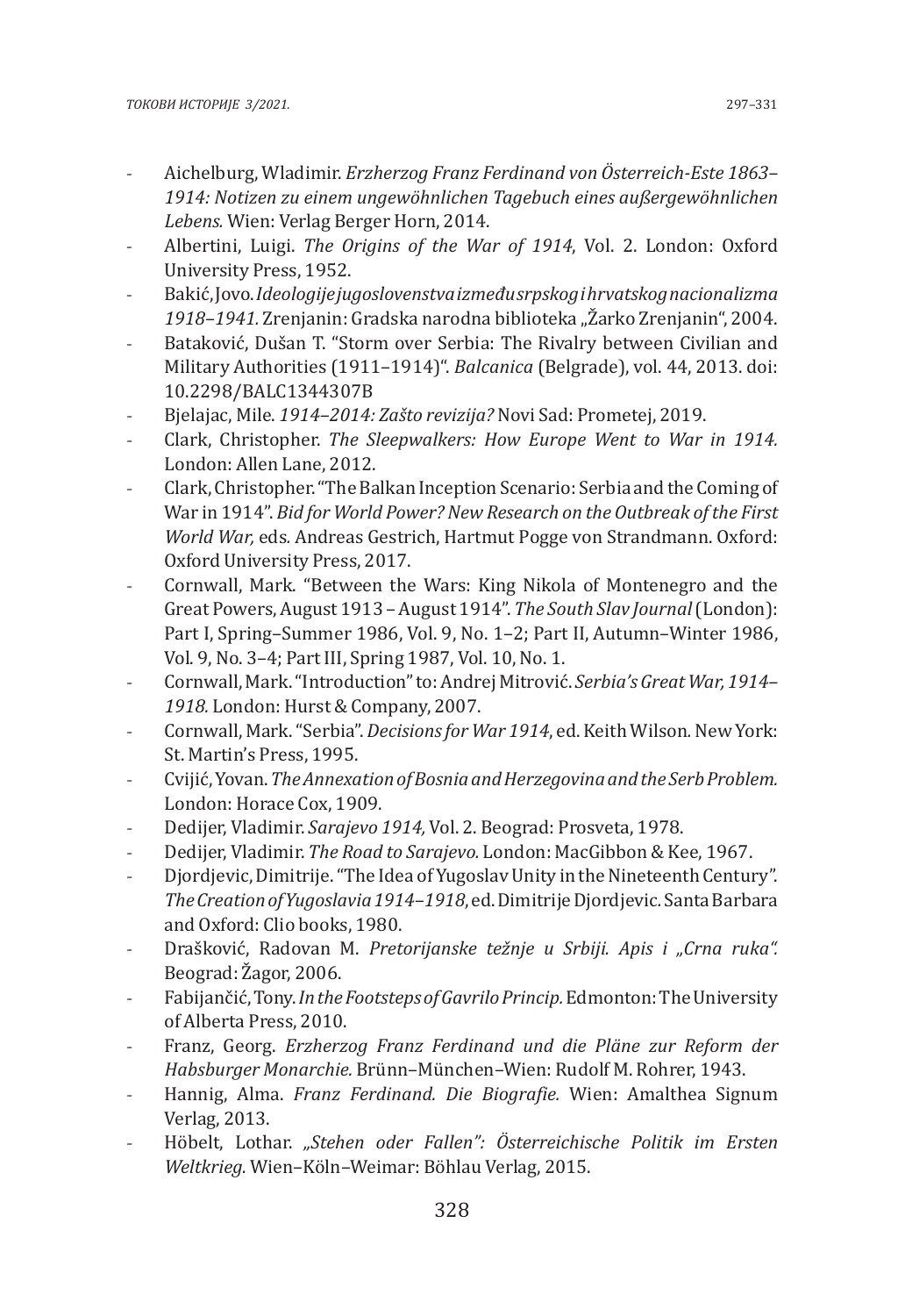- Holler, Gerd. *Franz Ferdinand von Österreich-Este.* Wien–Heidelberg: Verlag Carl Ueberreuter, 1982.
- Horvath, E. v. *So starb der Friede, Unbekanntes über die Entstehung des Weltkrieges.* Berlin: Brückenverlag, 1930.
- Janković, Dragoslav. *Srbija i jugoslovensko pitanje 1914–1915. godine.* Beograd: Institut za savremenu istoriju, 1973.
- Kiszling, Rudolf. *Erzherzog Franz Ferdinand von Österreich-Este. Leben, Pläne und Wirken am Schicksalsweg der Donaumonarchie.* Graz–Köln: Böhlau, 1953.
- MacKenzie, David. *Apis: The Congenial Conspirator.* Boulder: East European Monographs, 1989.
- Nešković, Borivoje. *Istina o solunskom procesu.* Beograd: Narodna knjiga, 1953.
- Okey, Robin. *Taming Balkan Nationalism: The Habsburg 'Civilizing Mission' in Bosnia, 1878–1914.* Oxford: Oxford University Press, 2007.
- Otte, T. G. *July Crisis: The World's Descent into War, Summer 1914.* Cambridge: Cambridge University Press, 2014.
- Rahten, Andrej. *Jugoslovanska velika noč: Slovenski pogledi na balkanski vojni (1912–1913) in jugoslovansko vprašanje.* Ljubljana: GV Založba, 2012.
- Rahten, Andrej. *Prestolonaslednikova smrt: po sledeh slovenskih interpretacij sarajevskega atentata.* Ljubljana: Cankarjeva založba, 2014.
- Šarenac, Danilo. *Top, vojnik i sećanje: Prvi svetski rat i Srbija, 1914–2009.*  Beograd: Institut za savremenu istoriju, 2014.
- Taylor, A. J. P. *The Habsburg Monarchy 1809–1918.* London: Hamish Hamilton, 1948.
- Taylor, A. J. P. *The Struggle for Mastery in Europe 1848–1918.* Oxford: The Clarendon Press, 1954.
- Vučković, Vojislav J. "Unutrašnje krize Srbije i Prvi svetski rat". *Istorijski časopis*, vol. 14–15, 1963–1965.
- Zametica, John. *Folly and Malice: The Habsburg Empire, the Balkans and the Start of World War One.* London: Shepheard-Walwyn, 2017.
- Živanović, Milan Ž. *Pukovnik Apis: solunski proces hiljadu devetsto sedamnaeste.* Beograd: izdanje pisca, 1955.
- *The Times Literary Supplement*
- *Wiener Bilder*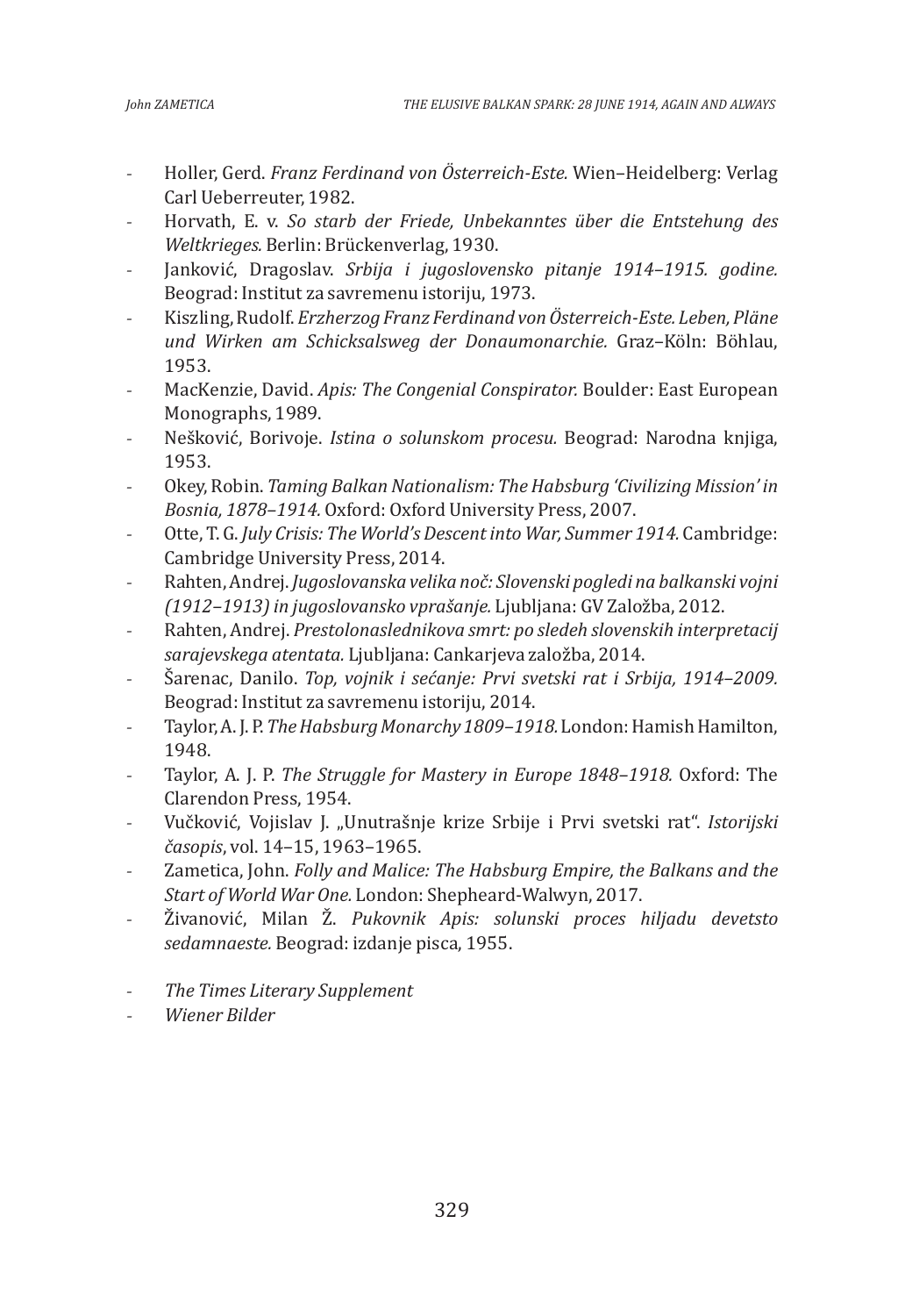#### **Резиме**

## Џон Заметица

### **Неухватљива балканска варница: 28. јун 1914, поново и вечито**

Апстракт: Убиство Франца Фердинанда 28. јуна 1914. у Сарајеву још увек, оправдано, привлачи пажњу историчара као један од кључних догађаја у историји савременог света. У овом приказу разматра се неколико новијих прилога објављених у збoрнику чланака посвећених тој теми. Посебно су наглашене још увек актуелне контроверзе и контрадикторна тумачења која прате ову тему.

Кључне речи: Марк Корнвол, Лотар Хебелт, Андреј Рахтен, Данило Шаренац, Први светски рат, Сарајевски атентат, Драгутин Димитријевић Апис, Аустроугарска, јужнословенско питање

Дуготрајно интересовање историјске струке за непосредне узроке Првог светског рата још једном се исказује у зборнику радова који је уредио Марк Корнвол. Тако Сарајевски атентат, догађај који је "покренуо" сукоб, фигурира као неизбежна референтна тачка у неколико чланака који анализирају шира питања. Марк Корнвол га смешта у контекст јужнословенског питања, које сматра "једним од главних узрока" рата. Међутим, ова теза остаје без доказа. Нарочито истичући Србију као егзистенцијалну претњу Аустроугарској, Корнвол не узима у обзир озбиљне регионалне проблеме са којима се царевина суочавала на Балкану до раног лета 1914. и који су угрозили њен статус велике силе. Поред тога, не успева да докаже претпоставку да је Србија активно водила политику у циљу ампутирања делова Аустроугарске. С друге стране, Лотар Хебелт, један од заступљених аутора, тврди да одлука Беча да ступи у рат није била последица било каквих проблема у јужним покрајинама. Он Балкан види као арену у којој је Аустроугарска била одлучна да задржи позицију велике силе. Андреј Рахтен се, попут Корнвола, концентрише на јужнословенско питање, а његов фокус је на "тријалистичким" реформским плановима које су наводно заступали надвојвода Франц Фердинанд и његови саветници. Ти планови, који предвиђају стварање треће јужнословенске јединице под вођством Хрвата у оквиру